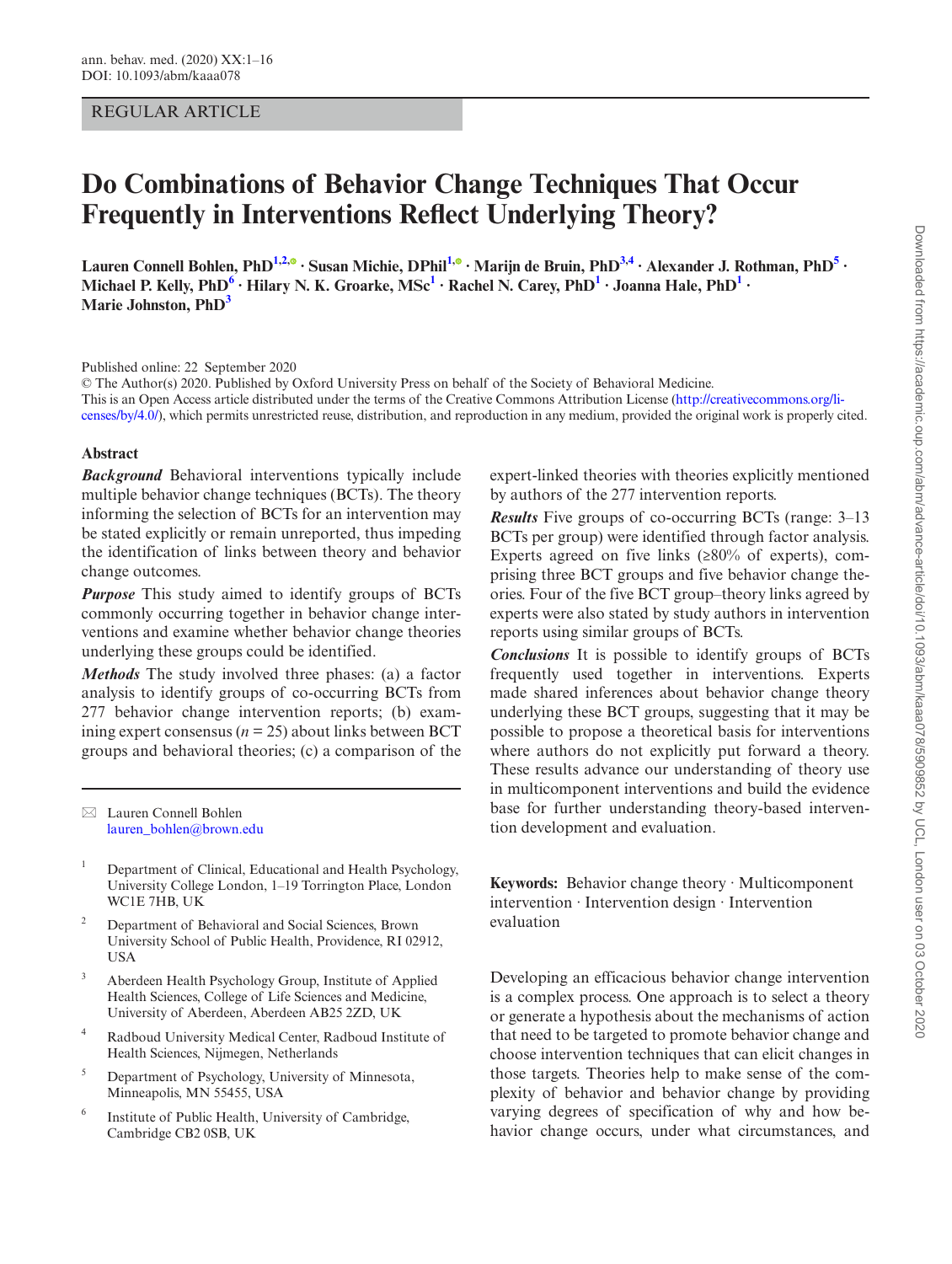for whom. Theories provide some guidance regarding potential targets for intervention (causal determinants of behavior), which can inform which intervention techniques to use. The early stage of moving from behavior change theory to behavior change techniques (BCTs) may be described explicitly or may be implicit and not fully reported. Despite the recognized importance of the systematic application of theory to the design of interventions [\[1](#page-14-0)[–6](#page-14-1)], there is variability in the reported use of theory to develop interventions. A clear, theory-based rationale for an intervention provides a way to understand how interventions have their effects and permits testing and refining the theory itself [[1\]](#page-14-0). It follows that, if the theoretical rationale underlying intervention development is not explicitly reported, evidence from interventions based on the theory cannot be synthesized as evidence relating to the theory, thus impeding progress in both theory and intervention development. However, it is plausible that even when theories are not explicitly reported, intervention techniques are not selected at random, and there are identifiable systematic patterns of combinations of intervention techniques, and those combinations may map onto theory.

Most behavior change interventions use combinations of multiple BCTs, that is, the active ingredients within an intervention that lead to behavior change. The use of multiple BCTs within an intervention does not in itself necessarily increase intervention effectiveness: however, interventions that use a combination of BCTs aligned with a behavior change theory have been associated with increased intervention effectiveness [\[7](#page-14-2)[–9](#page-15-0)]. Thus, building a map of how BCTs might work together synergistically based on theory either from an explicit understanding (i.e., the theory identifies specific BCTs) or an implicit understanding (i.e., BCTs are not explicitly identified, but theory identifies a set of intervention targets) is likely to advance the science of behavior change by improving our ability to explore links between theory and intervention effectiveness.

In some cases, a theory gives no guide to the specific techniques that should be used to change behavior. For example, in discussing the development of behavior change interventions based on the theory of planned behavior, Ajzen writes: "Once it has been decided which beliefs the intervention will attempt to change, an effective intervention method must be developed. This is where the investigator's experience and creativity come into play. The Theory of Planned Behavior can provide general guidelines ……but it does not tell us what kind of intervention will be most effective." [\[10](#page-15-1)]. Some theories do address, in part, how to change behavior. For example, theories of risk perception specify that behavior change will be achieved when fear arousal is combined with techniques to increase perceived self-efficacy and response efficacy, although the techniques needed to do

so are not specified. Interventions that use fear arousal alone as an intervention technique have generally been ineffective (or, in some cases, counter-productive) compared to interventions that are more theoretically aligned and use fear-arousal techniques coupled with techniques to change self-efficacy and response efficacy [[11\]](#page-15-2).

In some instances, an intervention's underlying theory can retrospectively be deduced based on the match between the group of BCTs used and those specified in a theory. In cases where a theory does not specify BCTs, one can work in reverse to identify an underlying theory when the mechanisms of action in the intervention can be mapped to theory. Using this methodology, Gardner et al. were able to make sense of mixed evidence on the effectiveness of "audit & feedback" in changing clinical behaviors; interventions that used a combination of techniques targeting the mechanisms specified by control theory (behavioral targets, action plans, and feedback) were most likely to be effective. Given that not all theories specify intervention techniques, intervention designers select multiple BCTs to target change in theoretical processes. Frequently co-occurring groups of BCTs may reflect a shared implicit understanding of a theoretically based synergistic or additive relationship between those intervention techniques based on behavior change processes described within the theory.

In this study, we investigate whether there are frequently occurring combinations of BCTs used in behavior change interventions and whether these can be linked to behavior change theories. First, we examined the extent to which groups of BCTs occur together in published reports of interventions (RQ1). Second, we examined whether behavior change experts could agree about the links between behavior change theories and the identified groups of BCTs (RQ2). Finally, where authors *explicitly reported* an underlying theory for an intervention, we examined whether the theories identified by experts matched the theories explicitly stated by the authors of interventions incorporating the majority of BCTs in any of the identified groups (RQ3).

## **Methods**

#### **Study Design**

The study used evidence from a data set of 277 behavior change intervention reports published between 1982 and 2016, covering 10 different behavioral domains that were generated in a previous literature synthesis study [\[12](#page-15-3)] in which each intervention was systematically coded for BCTs using the Behavior Change Techniques Taxonomy v1 (BCTTv1). Details about inclusion criteria are included in the original manuscript [\[12](#page-15-3)]; papers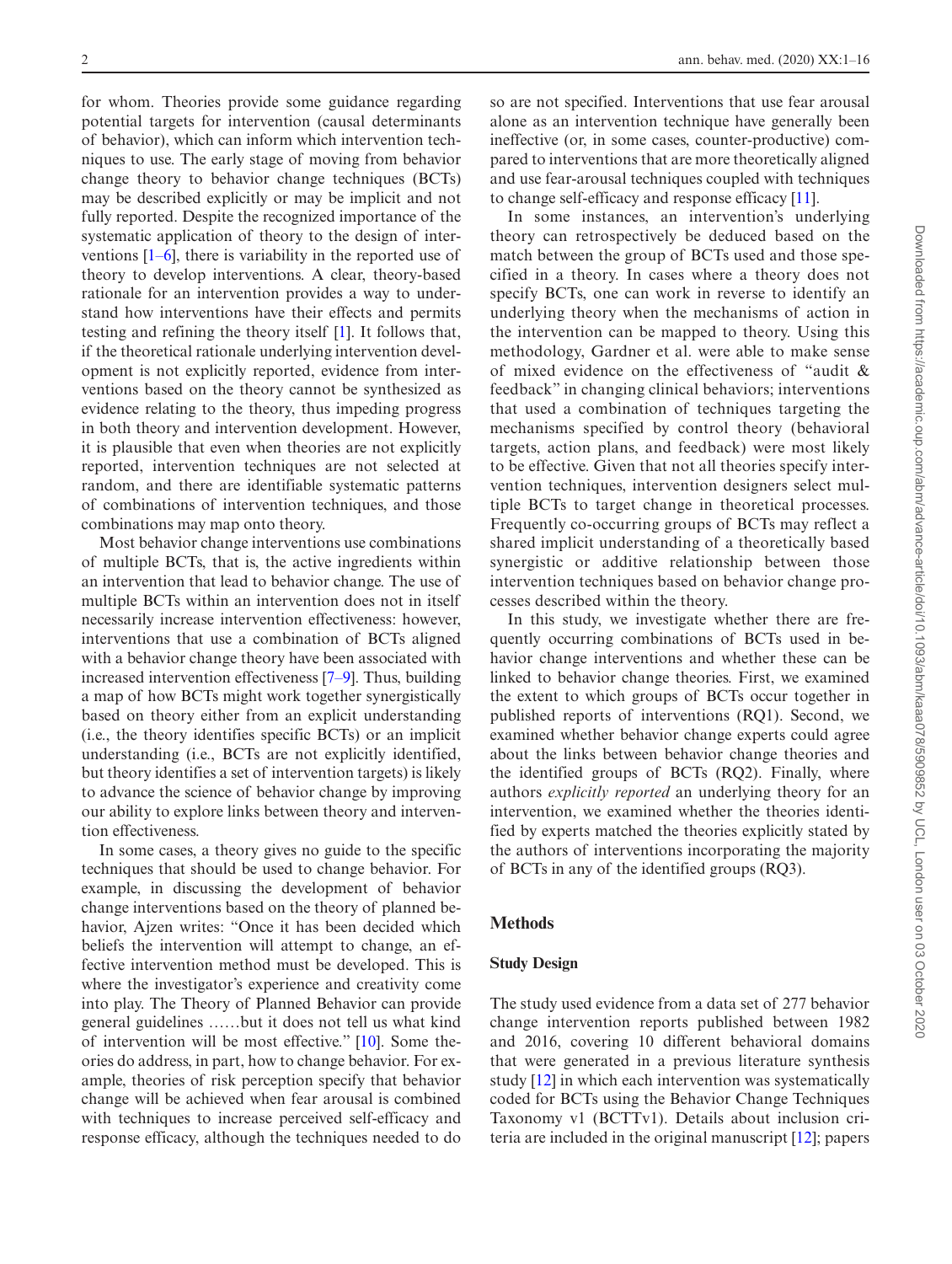were included if the behavior change intervention was described and if at least one BCT was identified and described by the authors as linked to at least one mechanism of action. This study consisted of three phases. First, a factor analysis of the BCTs identified in interventions in the literature synthesis study examined the extent to which BCTs tend to co-occur across interventions (RQ1). Second, a modified nominal group technique established expert consensus about links between each of the BCT groups and theories of behavior change (RQ2). Third, the data set of intervention reports was reexamined to identify interventions that used a majority of the BCTs from one of the BCT groups and where authors explicitly based their selection of BCTs on a theory of behavior change (RQ3). Using this information, the similarity of the BCT group–theory links identified through expert consensus was compared with those specified in the literature by the intervention authors.

## **Phase 1: Identify Groups of BCTs That Frequently Co-occur in Published Intervention Reports**

#### *Procedure*

BCTs extracted from peer-reviewed intervention reports  $(n = 277)$  [\[12](#page-15-3)] were used to identify groups of BCTs that appeared frequently together across interventions. To identify BCT groups, exploratory factor analysis was used to account for the extent to which BCTs are correlated across interventions. This method permitted datadriven identification of co-occurring groups of BCTs without imposing any hypothesized structure on the ob-served variables [\[13](#page-15-4)]. The factors or latent variables identified might reflect theorizing of a synergistic or additive relationship.

## *Analyses*

The data used to identify BCT groups were generated from the presence or absence of BCTs in reports of 277 behavior change interventions. An exploratory factor analysis was conducted to identify groups of two or more BCTs that co-occurred across interventions, considering the binary nature of the data. Prior research suggests that, when estimating factors with an average loading between .4 and .70, a sample size of approximately 200 is needed and that, as the average loading per factor decreases, larger sample sizes are needed [\[14](#page-15-5)]. To produce a stable factor solution with reliable factors, we trimmed the minimum number of BCTs from the analysis. BCTs that occurred in fewer than 5% of all interventions were excluded  $(n = 29)$ . Lower frequency BCTs would by nature have lower factor loadings, and increasing the sample size (i.e., number of papers) would not necessarily increase the occurrence of lowfrequency BCTs (i.e.,  $[15]$  $[15]$ ). This resulted in a factor analysis of 48 different BCTs present within the interventions. Exploratory factor analyses were conducted in Mplus v8, which allows for factor analysis of categorical and/or binary variables using the maximum likelihood estimator [[16\]](#page-15-7). All data entered into the analysis were binary (BCT presence vs. absence), and an oblique rotation (i.e., geomin rotation [\[16](#page-15-7)]) was used. An oblique rotation was chosen in order to allow the factors (the BCT groups) to be correlated; this permitted the assumption that certain groups of BCTs that co-occur across interventions might also co-occur together within interventions. Similarly, the geomin rotation was used to permit the assumption that BCTs might load highly on more than one factor.

**Determining the number of factors retained Three** sources of information determined the number of factors retained. First, factors with eigenvalues greater than one were retained [\[13\]](#page-15-4) and scree plots were examined to further specify the number of factors ([Supplementary File 1](http://academic.oup.com/abm/article-lookup/doi/10.1093/abm/kaaa078#supplementary-data)). Second, to determine whether the number of factors chosen fits the structure of the data well, multiple indices of model fit were examined. Multiple indices of model fit provide different information for determining model fit and a more conservative and reliable estimation of model fit [\[17](#page-15-8), [18\]](#page-15-9). Acceptable model fit to determine the appropriate number of factors was determined using the following criteria: root mean square error approximation <.05, comparative fit index  $> 0.90$ , and the *p*-value for chi-square  $> 0.05$ [\[19\]](#page-15-10). The best-fitting factor solutions were then further examined to exclude those factor solutions containing a larger number of BCTs that loaded onto multiple factors. Due to the nature of the data analyzed, there were no missing data.

**Identifying BCT factor group membership**  After identifying the factor solution with the least number of cross-loading BCTs, the factor loadings were used to determine which BCTs co-occurred within each of the factors retained. Since there were a large number of variables analyzed and only a sample of 277 interventions, we used a conservative criterion established by prior research to determine which BCTs met the criterion for factor membership; only those BCTs that had a factor loading ≥.45 on a given factor were retained [\[20](#page-15-11), [21\]](#page-15-12). In the instance a BCT loaded on more than one factor with a factor loading >.45, the BCT was retained on the factor for which it had the highest loading, with the assumption that the higher the factor loading, the more frequently the BCT co-occurred with the other BCTs in the group.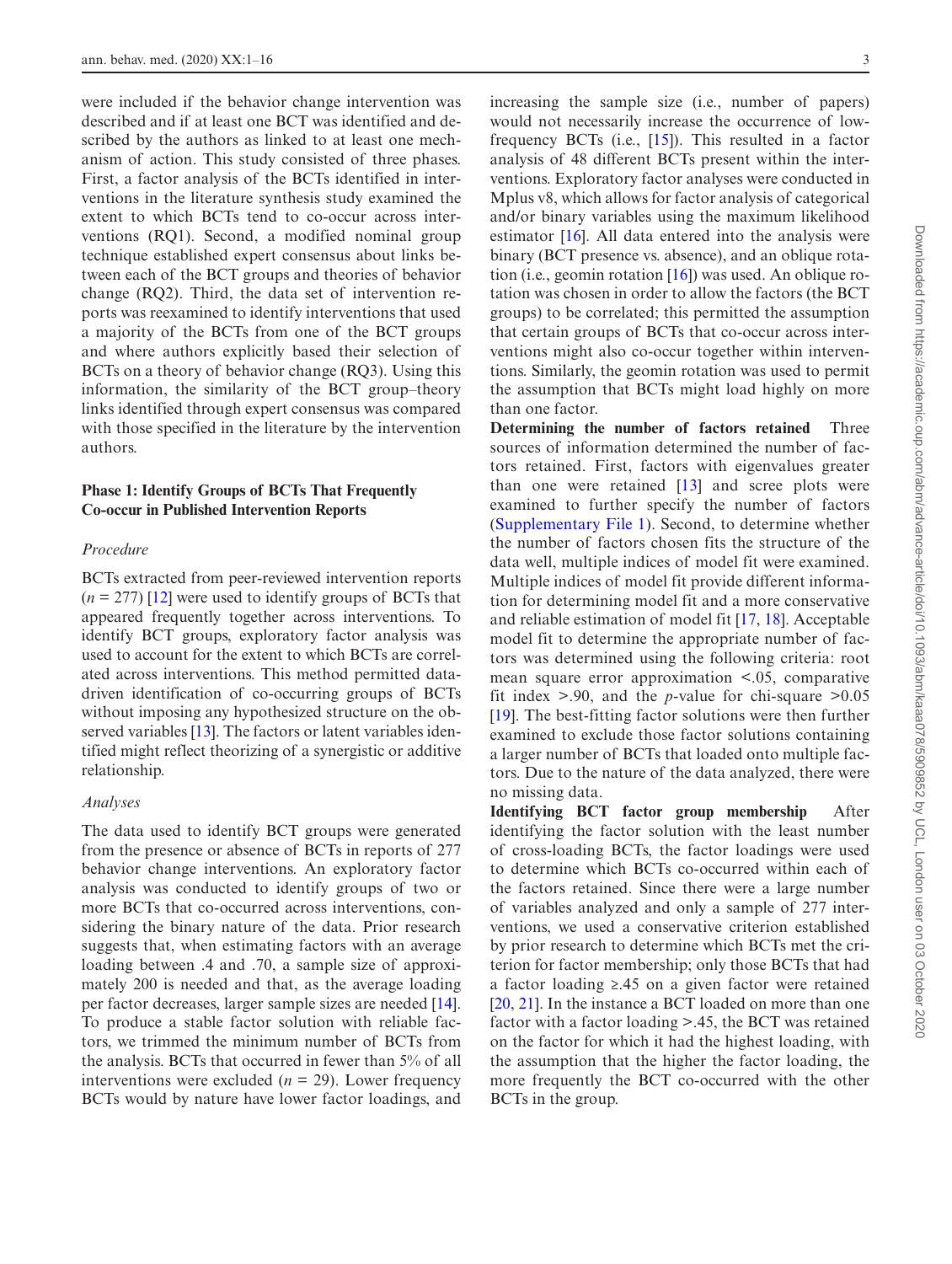## **Phase 2: Expert Consensus to Identify Links Between BCT Groups and Theories**

#### *Participants*

Participants were 25 experts who designed, evaluated, and/or synthesized evidence about theory-based behavior change interventions. Experts were recruited from a pool of 100 behavior change experts who participated in a previous consensus study linking BCTs to theoretical mechanisms of action (eligibility criteria described elsewhere [[22\]](#page-15-13)) and who demonstrated advanced knowledge of behavioral theories and BCTs [[22,](#page-15-13) [23](#page-15-14)]. Experts were selected according to the following criteria: (a) self-reported "extensive" publication history of interventions that specify behavior change theory and (b) active participation rate in the previous consensus study, defined as commenting on at least half of the links available for discussion (i.e., greater than 11 comments in the previous exercise). Fifty-six percent of experts were from the UK, 24% were from other European countries, 16% were from the USA or Canada, and 4% were from Australia; 68% of experts had a psychology background. Expertise was evaluated using self-reported ratings of expertise in behavior change interventions, BCTs, and behavior change theories (for more information, see [\[22](#page-15-13), [23\]](#page-15-14)). At the time of participation in this study,  $92\%$  of experts ( $n = 23$ ) worked in the university sector and  $96\%$  ( $n = 24$ ) had doctoral-level training. Expert panels of 20 or more members have been found to be effective in establishing consensus and have shown stability in agreement across a similar number of rounds in previous consensus studies [\[24](#page-15-15)].

## *Materials*

For each round of the consensus exercise, experts were provided with the retained BCTs for each factor identified in Phase 1, presented as "BCT groups" with the factor loading for each BCT, along with the definition of each BCT in the group, based on BCTTv1 [[15\]](#page-15-6) [\(Supplementary File 2\)](http://academic.oup.com/abm/article-lookup/doi/10.1093/abm/kaaa078#supplementary-data). Experts received an online copy of the "ABC of Behavior Change Theories" book [\[25](#page-15-16)], which describes 83 theories used in behavior change interventions to enable them to select an appropriate theory for each group. Participants were asked to consider each group and propose a theory (or theories), if any, on which this combination of BCTs might be based. Experts also had the option to not list any theories for a group of BCTs. To ensure consistency across experts, and with the aim of developing a shared understanding of BCT group–theory links, experts were asked to base their answers on the definitions of BCTs rather than the BCT label. [Supplementary File 3](http://academic.oup.com/abm/article-lookup/doi/10.1093/abm/kaaa078#supplementary-data) presents full task guidelines for completing each round.

#### *Procedure*

All procedures involving human subjects were approved by the university ethics committee at University College London. A modified consensus development method, drawing on Nominal Group Technique [\[26](#page-15-17), [27](#page-15-18)] was adopted to develop expert consensus about BCT group– theory links. This took place online and involved four rounds: (a) an open response task round to generate links between BCT groups and theories, (b) an initial rating round to gauge consensus around each BCT group–theory link, (c) a discussion round to address links lacking consensus, and (d) a final rating round to establish final levels of consensus for each link. Expert ratings in Rounds 1, 2, and 4 were made using Qualtrics survey software [[28\]](#page-15-19), and the discussion in Round 3 was hosted via the online forum Loomio [\[29](#page-15-20)]. Information about informed consent was emailed to participants prior to the start of Round 1, and consent was obtained via Qualtrics.

**Round 1** Experts participated in an open response task to list all possible theories underlying each BCT group. Experts were instructed by email to draw from their own knowledge and expertise and/or the 83 theories from the "ABC of Behavior Change Theories" book [\[25](#page-15-16)].

**Round 2** Experts were presented with the same BCT groups as in Round 1 along with all theories listed for each group by more than one expert in Round 1. To reduce participant burden and maximize the possibility for consensus, theories needed to be mentioned by more than one expert in Round 1. The order of the groups and theories was randomized. Each BCT group appeared individually on the screen and experts rated how confident they were the group should be linked to a given theory on a three-point scale (Very confident, Uncertain/Don't know, and Not at all confident). BCT group–theory links with confirmed consensus in Round 2 (criterion: ≥80% experts provided "Very confident" or "Not at all confident" responses) were not subsequently presented for discussion or expert ratings in Rounds 3 and 4.

**Round 3** Experts contributed to an anonymous, asynchronous discussion to exchange views about BCT group–theory links that lacked consensus following Round 2. Experts were prompted to discuss links with high uncertainty (i.e., high percentage of "Uncertain/ Don't Know" responses) and links with high disagreement (i.e., nearly equivalent proportions of experts rating "Very confident" and "Not at all confident"). This allowed experts to discuss uncertainties and disagreements to help guide the final ratings in Round 4. Before the task, experts were provided with data from Round 2, including a summary of all experts' responses alongside their own. These data were also presented during the task, and experts were advised to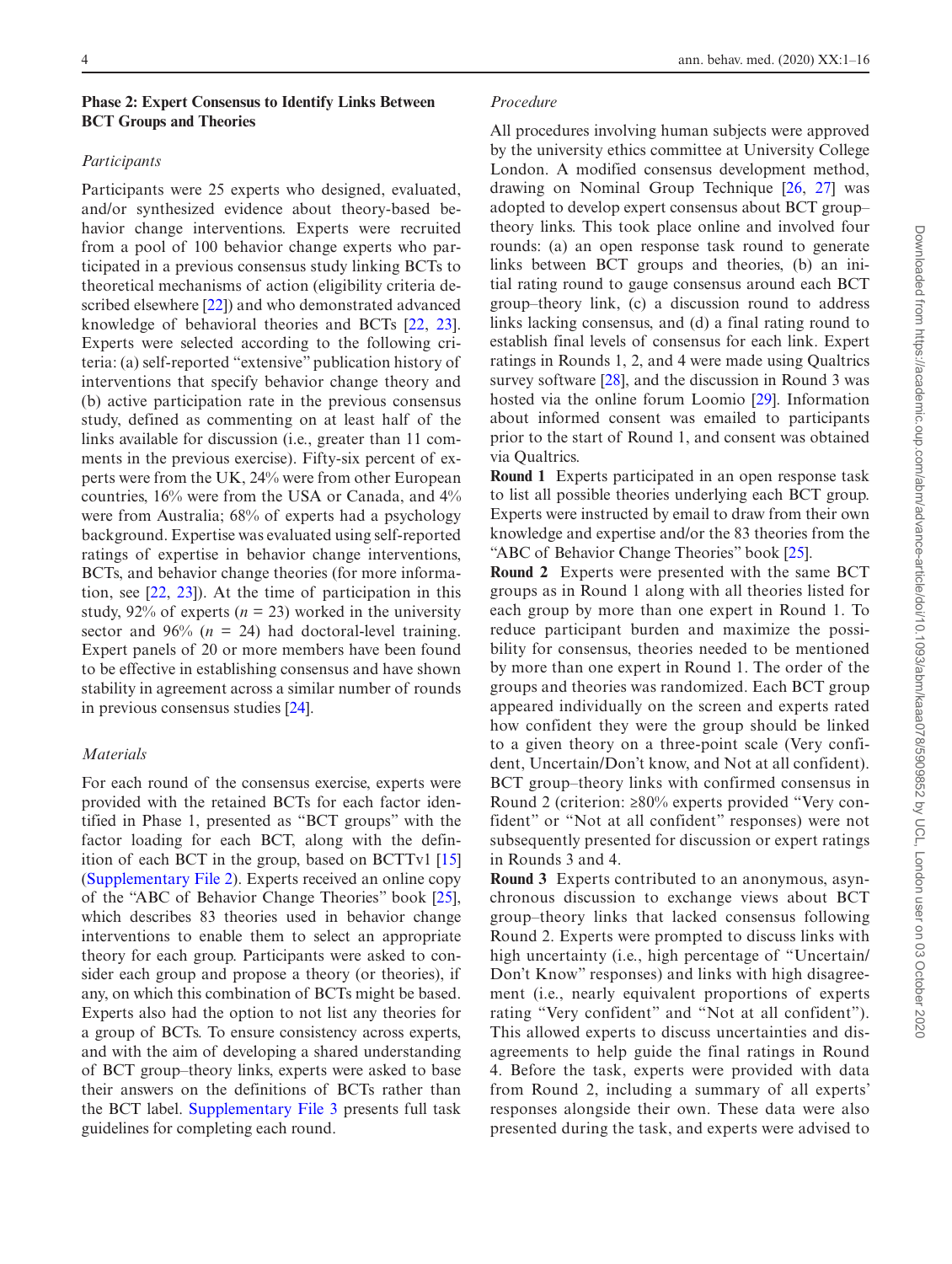look at the data and reflect before contributing to the discussion. Experts were sent a link to the discussion forum via email where they were prompted to register a Loomio account and log in using an assigned Expert ID. The forum contained separate discussion threads for each BCT group–theory link to be discussed. There was also a space for experts to contribute thoughts about other BCT group–theory links and/or about the task more generally. Experts were advised to focus on the ratings of BCT group–theory links for which they remained uncertain or where they disagreed with other experts. A moderator from the research team periodically summarized the discussion and raised issues for further consideration.

**Round 4**  Experts provided final ratings of their certainty about the BCT group–theory links. Round 4 ratings could be the same as the initial ratings provided in Round 2. Experts were provided with Round 2 ratings for each BCT group–theory link and a hyperlink to the Loomio discussion page if discussed in Round 3. Links that reached consensus in Round 2 were not included. As in Round 2, experts were presented with the five BCT groups individually and asked to report their confidence in the link to a particular theory on a three-point scale (Very confident, Uncertain/Don't know, and Not at all confident). These final ratings were used for the present analyses.

Experts were also asked to indicate up to three theories they were most confident were linked to a group of BCTs. To examine the extent to which the entirety of a BCT group might link to a given theory, for each of the three theories selected, experts could add and/or remove BCTs from each respective group. Experts were informed that they could base their judgments on the strength of links between the BCTs (i.e., factor loadings) and the constructs of a theory.

Data analysis Descriptive statistics for consensus exercise rounds were generated (in *MS Excel*). For Round 1, we examined the number of unique theories listed by experts, the number of theories linked to each BCT group, and the number of theories linked to more than one BCT group. For Round 3, we examined the total number of comments per Loomio discussion thread and the total number of comments per expert. Round 2 and Round 4 data were used to identify which BCT groups are most frequently linked to theories by experts (RQ2). The criterion for consensus was ≥80% of experts rating they were "Very confident" or "Not at all confident" that a BCT group and a theory were linked. Data from Round 4 were used to identify which theories experts were the most confident were linked to a specific BCT Group. Separate analyses were conducted to determine the frequency with which experts rated whether a BCT should be added or removed from a BCT Group.

## **Phase 3: Comparison of Expert-Agreed BCT Group– Theory Links With Published Reports**

## *Procedure*

To compare theories generated in the consensus exercise with those in the original intervention reports, the data set of 277 published intervention reports was used [\[12](#page-15-3)]. The data set included a list of all BCTs used in each intervention article coded using BCTTv1 [[15\]](#page-15-6).

Intervention reports were extracted, which used more than half of the BCTs within any group. The extracted interventions were then screened to identify whether and how explicitly behavior change theories guided the development of an intervention that used a majority of the BCTs from a given BCT group. Intervention reports were only included in this analysis where the authors stated that the development of the intervention was grounded in a theory.

#### *Data analysis*

One researcher coded the selected intervention reports according to how explicitly theory was used in developing the intervention ( $0 =$  no theory mentioned;  $1 =$  theory mentioned but not specified as underlying interventions; and  $2 =$  theory-guided intervention) and the name of each specific theory mentioned in the report. This information was tabulated ([Table 3\)](#page-6-0) and used to calculate the total number of intervention reports where a BCT group was referenced (at least in part) and theory of behavior change specified. A second researcher randomly checked 20% of the final table for accuracy, and discrepancies were resolved through discussion.

To determine if the BCT group–theory links identified by experts are similar to the BCT group–theory links that appeared in intervention reports (RQ3), we compared the Phase 2 and 3 results in a frequency table. This allowed us to identify the evidence of convergence between the BCT group–theory links generated by the two sources of evidence.

## **Results**

## **Phase 1: Identify Groups of BCTs That Frequently Co-occur in Published Intervention Reports**

#### *The factor solution*

Examination of the eigenvalues and scree plot from an initial exploratory factor analysis detected a factor solution between one and eight factors. Although 16 factors had an eigenvalue greater than 1, the change in eigenvalues became increasingly small and consistent after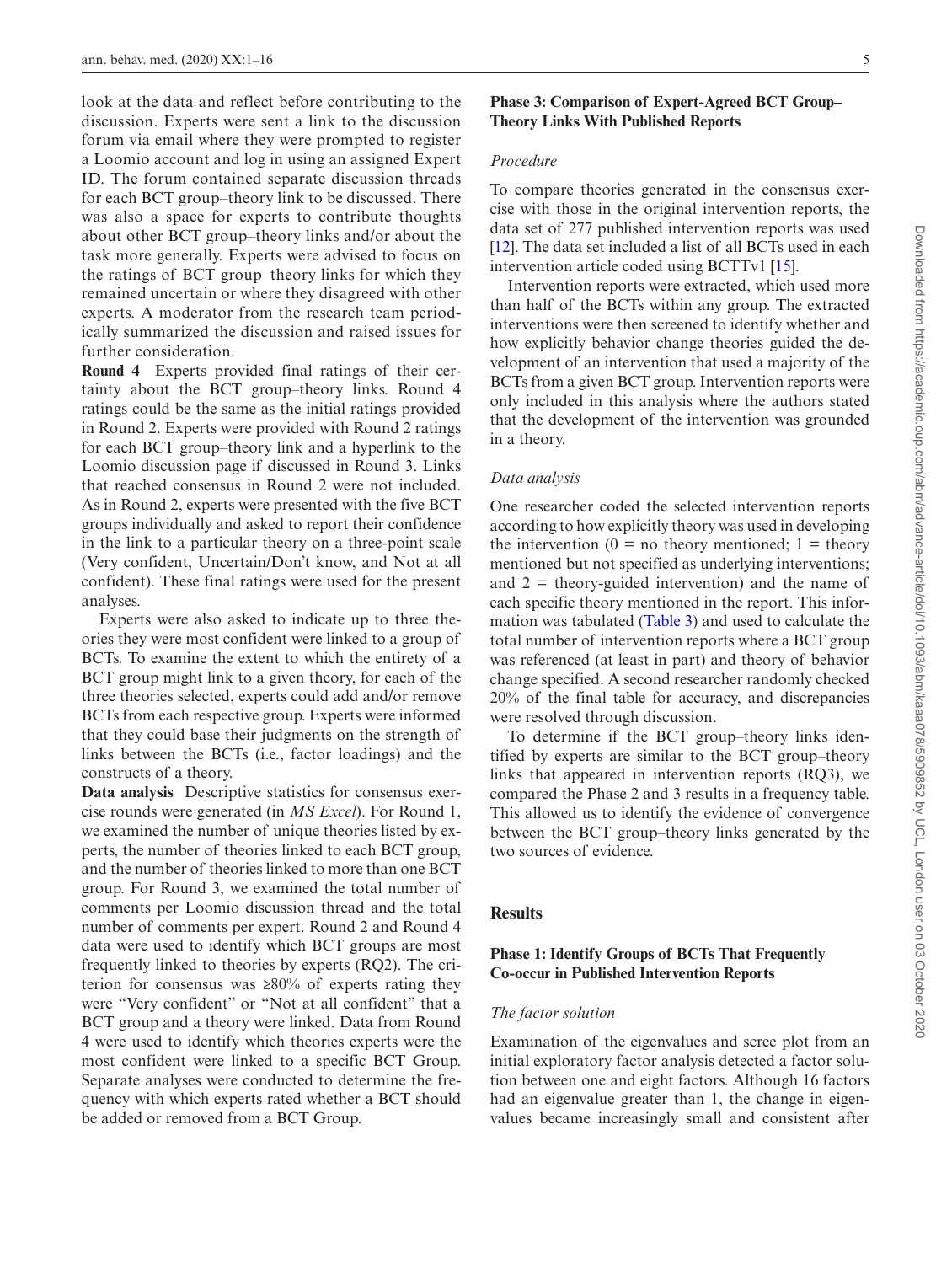eight factors. Factor solutions with five, six, seven, and eight factors had a satisfactory model fit across multiple fit indices (Table 1). The five-factor solution was judged to have the most acceptable model fit, with all prespecified criteria for fit met, and it offered the most parsimonious solution. Overall the BCT groups were not very highly correlated, despite a significant interfactor correlation between BCT Group 2 and two other BCT groups (see [Table 2](#page-5-1)).

#### *Co-occurring BCTs by factor*

Assignment of BCTs to factors using the criterion factor loadings >.45 resulted in 29 (of the 48) BCTs assigned to five different factors. BCTs with higher factor loadings are most descriptive of the BCT group. The highest factor loadings in a group indicate which BCTs co-occur most often across interventions. One BCT (12.3 Avoidance/reducing exposure to cues for the behavior) had a factor loading greater than .5 for more than one factor (Groups 3 and 5). This BCT was selected to load on BCT Group 3 due to a higher factor loading. A table

<span id="page-5-0"></span>**Table 1.** Model fit indices for exploratory factor analysis solutions for between one and eight factors (behavior change technique [BCT] groups)

|                                             | <b>RMSEA</b> | – CFI  | Chi-square $(df)$ ,<br><i>p</i> -value |
|---------------------------------------------|--------------|--------|----------------------------------------|
| Target values for ac-<br>ceptable model fit | < 0.05       | > 0.90 | p > .05                                |
| 1 Factor                                    | .034         | .746   | 1,219.28 (1,080), .001                 |
| 2 Factors                                   | .030         | .802   | $1,141.23$ $(1,033)$ , $.01$           |
| 3 Factors                                   | .027         | .845   | $1,072.09$ (987), .03                  |
| 4 Factors                                   | .024         | .891   | $1,001.81(942)$ , 09                   |
| 5 Factors                                   | .019         | .932   | 935.27 (898), .19                      |
| 6 Factors                                   | .015         | .960   | 876.23 (855), .30                      |
| 7 Factors                                   | .013         | .973   | 827.62 (813), .35                      |
| 8 Factors                                   | .005         | .996   | 774.32 (772), .47                      |

*CFI* comparative fit index; *df* degrees of freedom; *RMSEA* root mean square error approximation.

<span id="page-5-1"></span>**Table 2.** Factor correlation matrix for the five-factor solution

|                    |         | 2      | 3    |      |
|--------------------|---------|--------|------|------|
| <b>BCT</b> Group 1 | 1.00    |        |      |      |
| <b>BCT</b> Group 2 | $.191*$ | 1.00   |      |      |
| <b>BCT</b> Group 3 | .076    | .141   | 1.00 |      |
| <b>BCT</b> Group 4 | .122    | .192   | .020 | 1.00 |
| BCT Group 5        | .206    | $274*$ | .062 | .112 |

All correlation coefficients (*r*) indicate the correlation between the two designated BCT groups,\**p* < .05.

of all factor loadings greater than .45 for all five factors is presented in rank order in [Table 4.](#page-8-0)

Each BCT group contained between 3 and 13 BCTs. Several of the BCTs contained within a BCT group also belonged to clusters identified in BCTTv1. For example, in BCT Group 1, 7 of the 13 BCTs are part of the BCTTv1 cluster "Goals and Planning" [\[15](#page-15-6)]. In BCT Group 2, two of the three BCTs are in BCTTv1 cluster "Feedback and Monitoring." BCT Group 3 had seven BCTs, three of which belong to the BCTTv1 cluster "Natural Consequences" and two of which belong to "Antecedents." None of the BCTs in Groups 4 or 5 mapped onto BCTTv1 clusters.

## **Phase 2: Expert Consensus to Identify Links Between BCT Groups and Theories**

#### *Round 1*

All experts invited to participate agreed (*n* = 25) and participated in the Round 1 open response task where they listed all possible theories that could underlie each of the five BCT groups. During this task, experts listed a total of 81 unique theories across the five BCT groups; five of the theories listed did not come from the textbook provided for the task.

Seventy-five unique theories were linked to a BCT group by more than one expert and thus carried forward to Round 2. Experts listed between 1 and 68 theories per BCT group. A total of 36 theories were listed by experts as potentially underlying BCT Group 1; 45 theories were listed for BCT Group 2; 68 theories were listed for BCT Group 3; 25 for BCT Group 4; and 20 for BCT Group 5. Eight theories were proposed as potentially underlying all five BCT groups: the COM-B Model, Health Action Process Approach, Integrated Theory of Health Behavior Change, Relapse Prevention Model, Self-Determination Theory, Social Cognitive Theory, Self-Efficacy Theory, and Theory of Planned Behavior. Ten theories were proposed to be linked to four BCT groups. All theories suggested for each BCT group are in [Supplementary File 4](http://academic.oup.com/abm/article-lookup/doi/10.1093/abm/kaaa078#supplementary-data).

#### *Round 2*

All experts (*n =* 25) participated in Round 2 and provided initial ratings about their confidence in the link between theories linked to a BCT group by more than one expert (a total of 194 BCT group–theory pairings). There was consensus for eight BCT group–theory pairings: for four pairings, at least 80% of experts were "very confident" the BCT group and the theory were linked (2% of all pairings). BCT Group 1 linked with both "Health Action Process Approach" and "Self-Regulation Theory." BCT Group 4 linked with "Self Efficacy Theory" and "Social Cognitive Theory." For four other pairings, at least 80%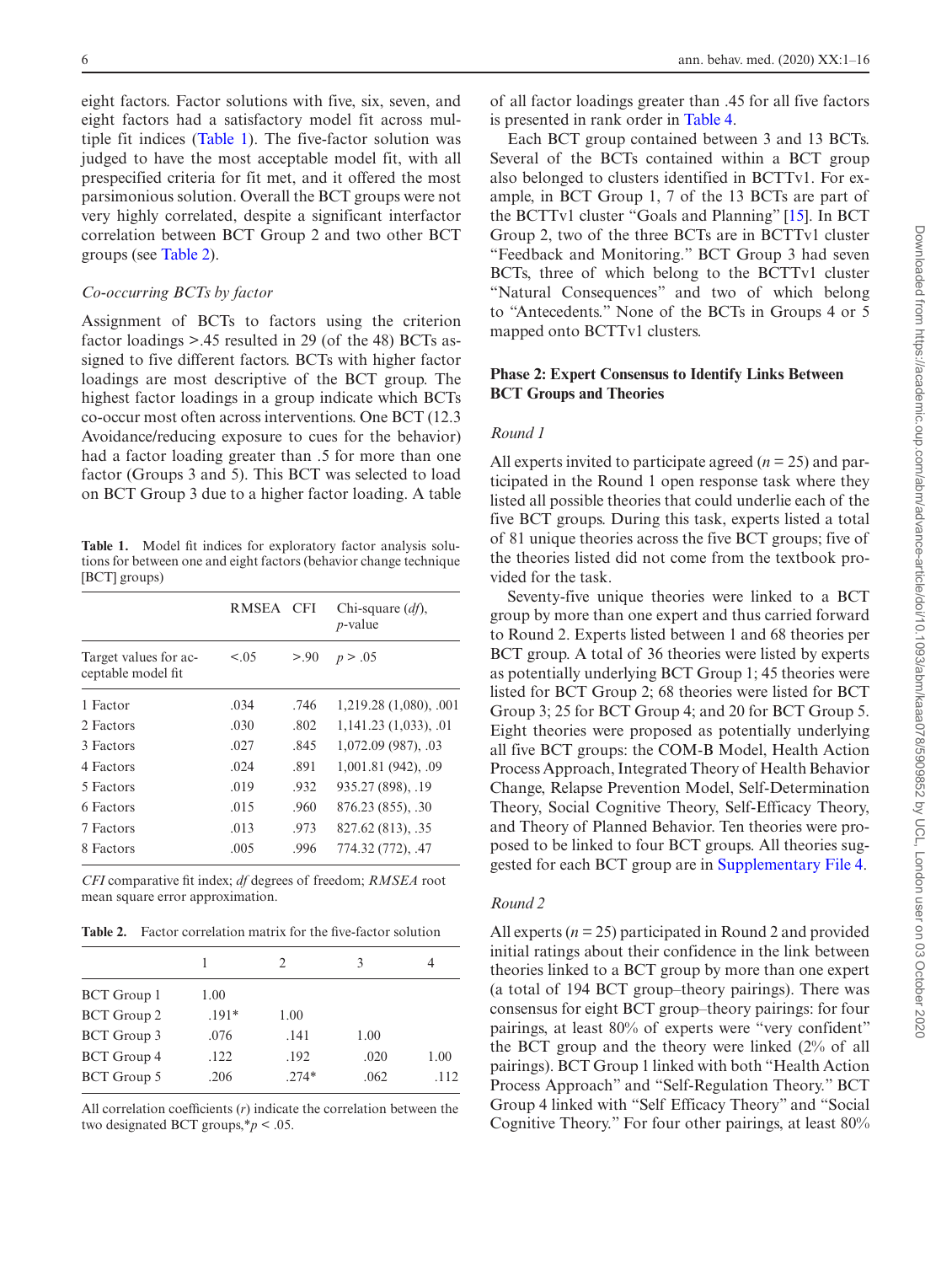| Frequency of the number of intervention reports reflecting a BCT group, broken down by the number of BCTs included<br>Table 3. |                                                                                                                     |                 |                    |                            |                              |                                                   |                |                                                         |    |                                     |            |
|--------------------------------------------------------------------------------------------------------------------------------|---------------------------------------------------------------------------------------------------------------------|-----------------|--------------------|----------------------------|------------------------------|---------------------------------------------------|----------------|---------------------------------------------------------|----|-------------------------------------|------------|
|                                                                                                                                | <b>BCT</b> Group 1                                                                                                  |                 | <b>BCT</b> Group 2 |                            | <b>BCT</b> Group 3           |                                                   |                | <b>BCT</b> Group 4                                      |    | <b>BCT</b> Group 5                  |            |
| $\text{BCTs}$ in $\text{BCT}$ group $(n)$                                                                                      | $\frac{3}{2}$                                                                                                       |                 | 3                  |                            | $\overline{a}$               |                                                   |                | 3                                                       |    | 3                                   |            |
| Intervention reports $(n)$                                                                                                     | $\overline{19}$                                                                                                     |                 | 73                 |                            | 12                           |                                                   |                | 122                                                     |    | ≌                                   |            |
| Theory-guided interventions $(n)$                                                                                              | $\overline{4}$                                                                                                      |                 | $\Theta$           |                            | $\circ$                      |                                                   |                | 94                                                      |    | $\equiv$                            |            |
| BCTs from BCT group used in intervention $(n)$                                                                                 | $\circ$<br>$\infty$                                                                                                 | $\overline{10}$ | $\sim$             | 3                          | 4                            | 5                                                 | $\overline{ }$ | $\sim$                                                  |    | $\sim$                              | $\epsilon$ |
| Intervention reports with [N] BCTs from BCT group (n)                                                                          | $\mathbf{C}$<br>$\circ$<br>७                                                                                        | $\mathbf{C}$    | 54                 | $\overline{19}$            | r.                           | $\tilde{\phantom{a}}$                             | $\mathbf{C}$   | 66                                                      | 56 |                                     | $\sim$     |
| Included BCTs                                                                                                                  | 15.3 Focus on past success<br>.5 Review behavior goals<br>1.4 Action planning                                       |                 | 2.7 Feedback       | on outcomes<br>of behavior | sequences                    | 5.2 Salience of con-                              |                | 8.1 Behavioral<br>practice/re-<br>hearsal               |    | changes<br>$12.6$ Body              |            |
|                                                                                                                                | 1.3 Goal setting (behavior)<br>15.4 Self-talk                                                                       |                 | 2.2 Feedback       | on behavior                |                              | ducing exposure<br>12.3 Avoidance/re-             |                |                                                         |    |                                     |            |
|                                                                                                                                | 2.3 Self-monitoring of behavior<br>3.3 Social support (emotional)<br>1.2 Problem solving<br>8.7 Graded tasks        |                 | parison            | 6.2 Social com-            | behavior                     | to cues for the                                   |                | 6.1 Demonstra-<br>tion of the<br>behavior               |    | 10.9 Self-<br>reward                |            |
|                                                                                                                                | 1.5 Discrepancy between cur-<br>2.4 Self-monitoring of out-<br>1.3 Goal setting (outcome)<br>rent behavior and goal |                 |                    |                            | 6.3 Information<br>proval    | about other's ap-                                 |                | 4.1 Instruction<br>perform the<br>on how to<br>behavior |    | 11.2 Reduce<br>emotions<br>negative |            |
|                                                                                                                                | 1.8 Behavioral contract<br>comes of behavior                                                                        |                 |                    |                            | ment                         | the social environ-<br>12.2 Restructuring         |                |                                                         |    |                                     |            |
|                                                                                                                                |                                                                                                                     |                 |                    |                            | 5.3 Information              | about social and<br>environmental<br>consequences |                |                                                         |    |                                     |            |
|                                                                                                                                |                                                                                                                     |                 |                    |                            | 5.1 Information<br>sequences | about health con-                                 |                |                                                         |    |                                     |            |
|                                                                                                                                |                                                                                                                     |                 |                    |                            | framing                      | 13.2 Framing/re-                                  |                |                                                         |    |                                     |            |
|                                                                                                                                |                                                                                                                     |                 |                    |                            |                              |                                                   |                |                                                         |    |                                     |            |

<span id="page-6-0"></span>BCT behavior change technique;  $N =$  number of BCTs from BCT group used in intervention;  $n =$  frequency. *BCT* behavior change technique; *N* = number of BCTs from BCT group used in intervention; *n =* frequency.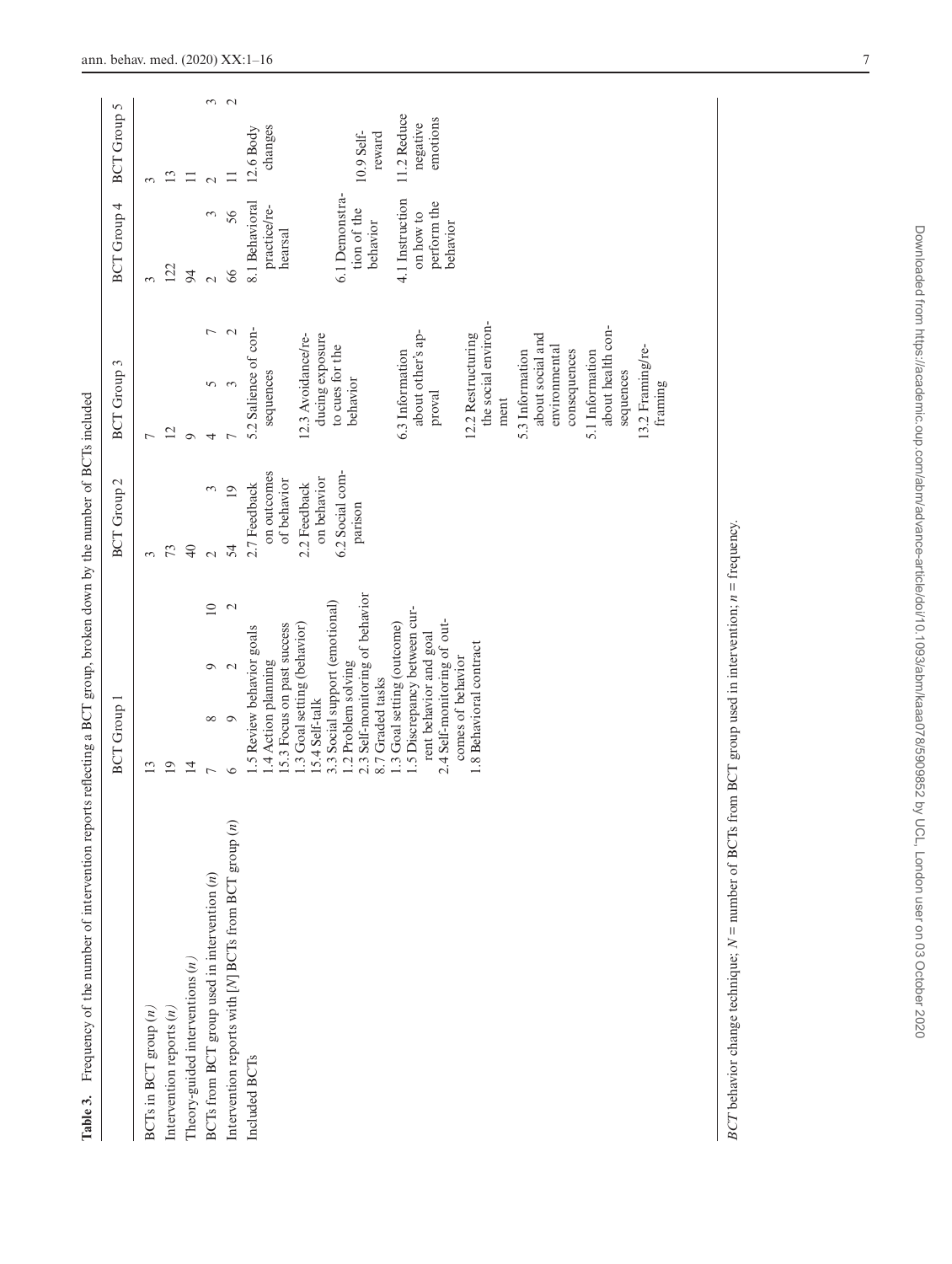of experts were "not at all confident" they were linked (2% of all pairings). At least 50% of experts were "very confident" in a further 31 links (16% of all pairings), "uncertain" about 10 links (5.72% of all pairings), and "not at all confident" about 57 links (29% of all pairings). For 23 BCT group–theory links, there was high disagreement  $(n = 11)$  and/or uncertainty  $(n = 12)$  among experts, defined as nearly equal numbers of experts rating "very confident" and "not at all confident" and more than 50% of experts indicating they were "uncertain."

## *Round 3*

All experts  $(n = 25)$  participated in Round 3, discussing the 23 links with high disagreement or uncertainty from Round 2. Each of these BCT group–theory links had separate discussion threads in addition to a discussion thread for experts to discuss the consensus exercise in general. The total number of comments per discussion thread ranged from 7 to 22 ( $M = 12.29$ , standard deviation [*SD*] = 4.06) and the total number of comments per expert ranged from 1 to 25 ( $M = 11.6$ ,  $SD = 7.08$ ).

Experts found the rating task difficult for various reasons, including uncertainty about how many BCTs in the BCT group needed to link to the theory:

…a little confused about the task, particularly in terms of whether all the different techniques had to relate to the theory in question, or whether just one of them might. Because in practice, when developing an intervention, people often draw on several different theories.

Some experts noted how a lack of familiarity with some theories impacted their confidence ratings:

I was not aware of the Action theory model of consumption and I am not familiar with consumer behavior. Mostly these aspects made me mark "not at all confident."

I'm not very familiar with PRIME theory so not sure I could ever be "very confident" about making a judgement about it!

Experts believed more familiar theories appeared to receive higher confidence ratings, regardless of their suitability to a BCT group:

When I saw the percentages of agreement by other experts in the final round I got the feeling that those theories that are well known to health psychologists received higher confidence ratings than rather unknown theories - no matter whether the BCT groups really fitted.

Several experts indicated difficulty with the task due to the number of theories included:

As there were so many theories involved I guess that none of the invited experts were experts for each of those theories. […] I had to look up most of the theories, because the exercise made me more and more confused about what I thought I knew about the theories I work most with as there was just too much information to process.

Despite difficulty with the task, experts found the discussion exercise helpful:

The discussion on this one has been very persuasive. I originally put uncertain for many of the reasons other have highlighted above. From reading the justifications given above, I am happy to change to "not confident."

## *Round 4*

All but one expert ( $n = 24$ , 96%) participated in Round 4, providing final confidence ratings about the pairings of BCT groups and theories for which consensus had not been achieved in Round 2 (a total of 186 pairings). Consensus was reached that over 80% of experts were "very confident" about one link (0.54%) between BCT Group 3 and the Theory of Planned Behavior and "not at all confident" about 13 links (7%). Expert consensus did not emerge for any of the 23 links for which there was high disagreement and/or uncertainty following Round 2.

Of the 81 theories generated in Round 1, 10 experts (42% of experts) reported that the Theory of Planned Behavior was the theory they were most confident about being linked to BCT Group 3. Despite 42% of experts linking BCT Group 3 to the Theory of Planned Behavior, 6 of the 10 experts who reported that they were "most confident" in the link indicated that they would not maintain all the seven BCTs in the group given a link to the theory. Three experts (12.5%) chose to remove BCT 13.2 *Framing/reframing* from the BCT Group, and three removed BCT 12.3 *Avoidance/reducing exposure to cues for the behavior*.

Although consensus was not reached for any theory with BCT Groups 2 and 5, 13 experts (54%) rated Control Theory, 12 experts (50%) rated Feedback Intervention Theory, and 10 experts (42%) rated Self-Regulation Theory in their top three most confident theories to be linked to BCT Group 2. Similarly, 12 experts (50%) rated Operant Learning Theory and 8 (33%) rated Self-Efficacy Theory in their top three most confident theories for BCT Group 5.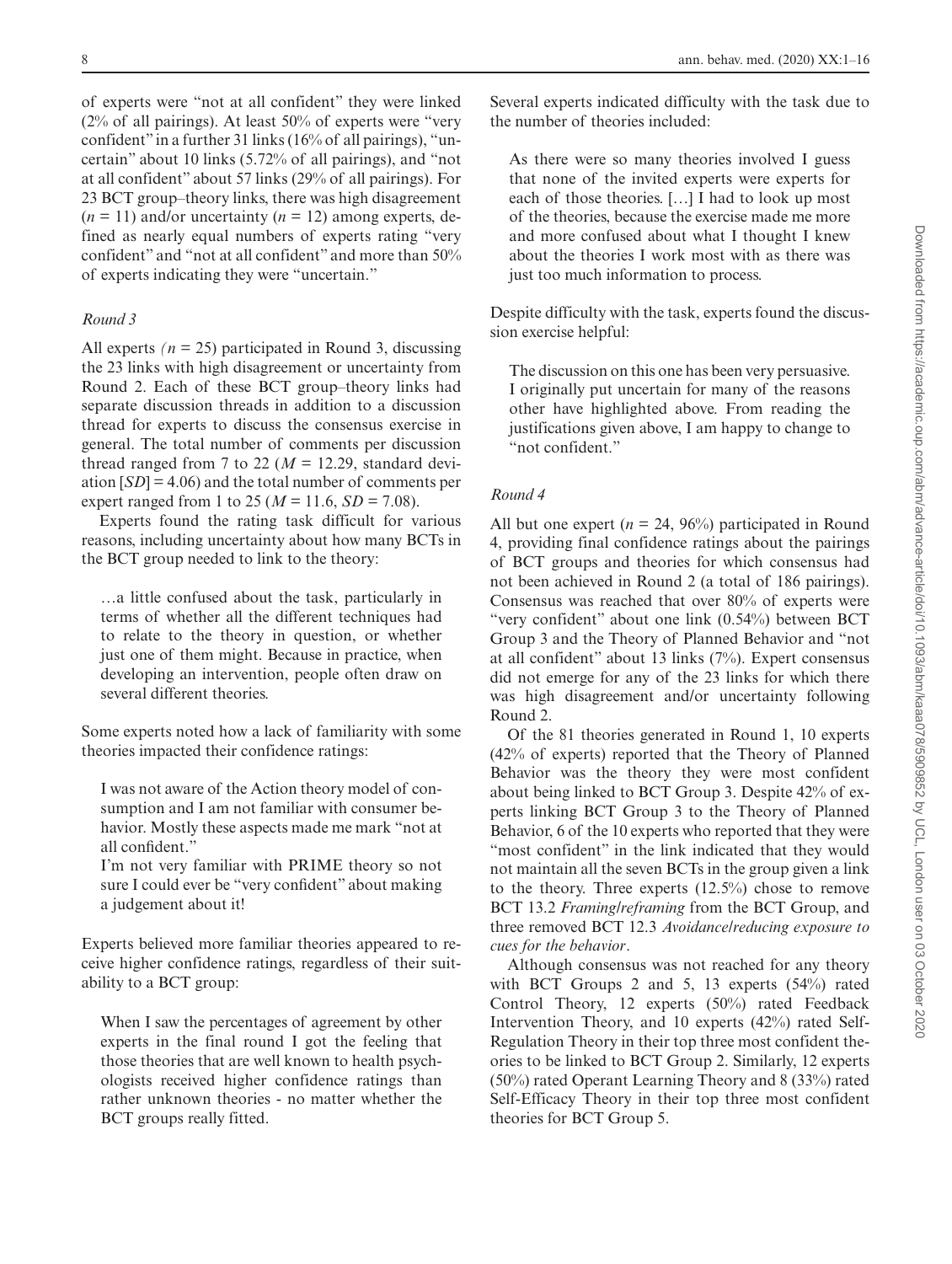| <b>BCTs</b> in <b>BCT</b> Group                         | Frequency in Factor<br>intervention<br>reports | loading | Theories identified<br>by expert consensus | Experts "Very<br>Confident" in<br>the link | Theories identified in pub-<br>lished intervention reports | Interven-<br>tion reports<br>with link |
|---------------------------------------------------------|------------------------------------------------|---------|--------------------------------------------|--------------------------------------------|------------------------------------------------------------|----------------------------------------|
|                                                         | $\boldsymbol{n}$                               |         |                                            | $\frac{0}{0}$                              |                                                            | $\boldsymbol{n}$                       |
| <b>BCT</b> Group 1                                      |                                                |         |                                            |                                            |                                                            |                                        |
| 1.5 Review behavior goals                               | 36                                             | .823    | <b>Health action</b>                       | 84                                         | Social cognitive theory                                    | 5                                      |
| 1.4 Action planning                                     | 115                                            | .783    | process approach                           | 80                                         | Self-determination theory                                  | $\overline{4}$                         |
| 15.3 Focus on past success                              | 32                                             | .729    | Self-regulation<br>theory                  |                                            | Theory of planned be-<br>havior (TPB)                      | 3                                      |
| 1.3 Goal setting (behavior)                             | 145                                            | .717    |                                            |                                            | <b>Health action process</b><br>approach (HAPA)            | 3                                      |
| 15.4 Self-talk                                          | 16                                             | .712    |                                            |                                            | <b>Transtheoretical Model</b><br>(TTM)                     | $\mathbf{1}$                           |
| 3.3 Social support<br>(emotional)                       | 14                                             | .705    |                                            |                                            | Information-Motivation-<br>Behavior (IMB) skills<br>model  | $\mathbf{1}$                           |
| 1.2 Problem solving                                     | 145                                            | .624    |                                            |                                            | Control theory                                             | 1                                      |
| 2.3 Self-monitoring of be-<br>havior                    | 95                                             | .613    |                                            |                                            | Chronic disease<br>self-management model                   | $\mathbf{1}$                           |
| 8.7 Graded tasks                                        | 47                                             | .570    |                                            |                                            |                                                            |                                        |
| 1.3 Goal setting (outcome)                              | 20                                             | .560    |                                            |                                            | I-change                                                   | 1                                      |
| 1.6 Discrepancy between<br>current behavior and<br>goal | 17                                             | .523    |                                            |                                            | Motivational interviewing<br>Relative deprivation          | $\mathbf{1}$<br>$\mathbf{1}$           |
| 2.4 Self-monitoring of out-<br>comes of behavior        | 21                                             | .503    |                                            |                                            | Limited resources                                          | $\mathbf{1}$                           |
| 1.8 Behavioral contract                                 | 30                                             | .489    |                                            |                                            | Narrative transportation<br>theories                       | $\mathbf{1}$                           |
|                                                         |                                                |         |                                            |                                            | Implementation intentions                                  | 1                                      |
| <b>BCT</b> Group 2                                      |                                                |         |                                            |                                            |                                                            |                                        |
| 2.7 Feedback on outcomes<br>of behavior                 | 28                                             | .807    |                                            |                                            | Social cognitive theory                                    | 17                                     |
| 2.2 Feedback on behavior                                | 114                                            | .740    |                                            |                                            | <b>TPB</b>                                                 | 9                                      |
| 6.2 Social comparison                                   | 102                                            | .626    |                                            |                                            | Self-efficacy theory                                       | 5                                      |
|                                                         |                                                |         |                                            |                                            | Self-determination                                         | $\overline{4}$                         |
|                                                         |                                                |         |                                            |                                            | <b>TTM</b>                                                 | 3                                      |

<span id="page-8-0"></span>

|  |  | <b>Table 4.</b> Frequency table comparing Phase 2 and Phase 3 behavior change technique (BCT) Group—theory links |  |  |
|--|--|------------------------------------------------------------------------------------------------------------------|--|--|
|  |  |                                                                                                                  |  |  |

IMB skills model 3 Operant learning theory 3 Precaution adaptation process model

I-change 3 HAPA 2 Health belief model 2 Control theory 2 Social comparison 2

Social impact theory 2 Self-regulation theory 2

Theory of Reasoned Action (TRA)

Theoretical Domains Framework (TDF)

3

2

2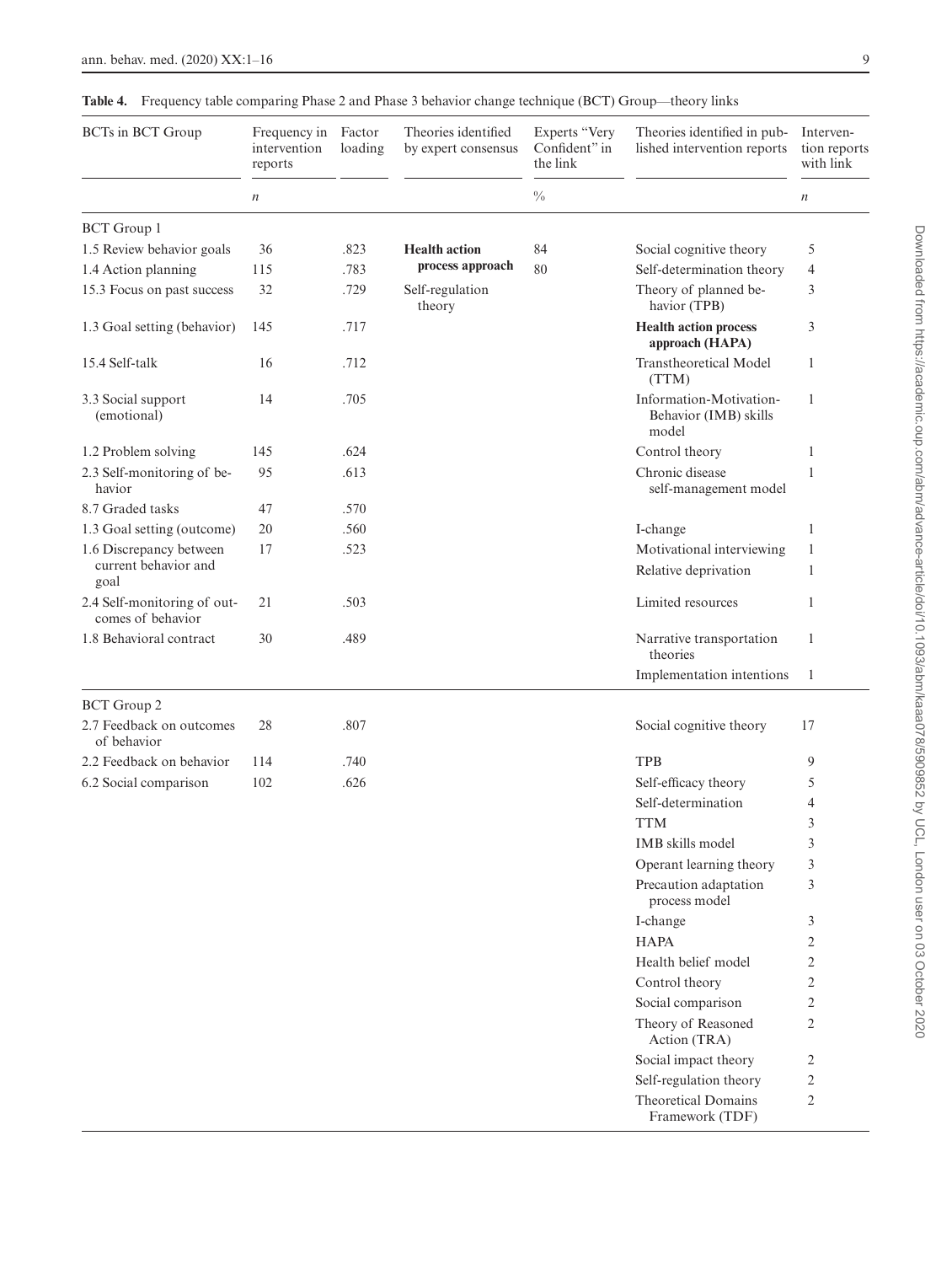**Table 4.** Continued

| <b>BCTs</b> in <b>BCT</b> Group                                              | Frequency in<br>intervention<br>reports | Factor<br>loading | Theories identified<br>by expert consensus | Experts "Very<br>Confident" in<br>the link | Theories identified in pub-<br>lished intervention reports | Interven-<br>tion reports<br>with link |
|------------------------------------------------------------------------------|-----------------------------------------|-------------------|--------------------------------------------|--------------------------------------------|------------------------------------------------------------|----------------------------------------|
|                                                                              | $\boldsymbol{n}$                        |                   |                                            | $\frac{0}{0}$                              |                                                            | $\boldsymbol{n}$                       |
|                                                                              |                                         |                   |                                            |                                            | Protection motivation<br>theory                            | 1                                      |
|                                                                              |                                         |                   |                                            |                                            | Social-ecological model                                    | 1                                      |
|                                                                              |                                         |                   |                                            |                                            | Social support principles<br>(Heaney and Israel)           | $\mathbf{1}$                           |
|                                                                              |                                         |                   |                                            |                                            | Social support theories                                    | 1                                      |
|                                                                              |                                         |                   |                                            |                                            | Social norms theory                                        | $\mathbf{1}$                           |
|                                                                              |                                         |                   |                                            |                                            | Behavioral self-regulation<br>model (C&S)                  | 1                                      |
|                                                                              |                                         |                   |                                            |                                            | Health education model                                     | 1                                      |
|                                                                              |                                         |                   |                                            |                                            | EnRG framework                                             | 1                                      |
|                                                                              |                                         |                   |                                            |                                            | Motivational interviewing                                  | 1                                      |
|                                                                              |                                         |                   |                                            |                                            | Social identity theory                                     | 1                                      |
|                                                                              |                                         |                   |                                            |                                            | Habit strength theory                                      | 1                                      |
|                                                                              |                                         |                   |                                            |                                            | Dual process theory                                        | 1                                      |
|                                                                              |                                         |                   |                                            |                                            | ANGELO model                                               | 1                                      |
|                                                                              |                                         |                   |                                            |                                            | Perspectives on change<br>model                            | 1                                      |
|                                                                              |                                         |                   |                                            |                                            | Knowledge-attitude-<br>behavior model                      | 1                                      |
|                                                                              |                                         |                   |                                            |                                            | Cognitive Behavioral<br>Therapy (CBT)                      | $\mathbf{1}$                           |
| <b>BCT</b> Group 3                                                           |                                         |                   |                                            |                                            |                                                            |                                        |
| 5.2 Salience of conse-<br>quences                                            | 26                                      | .665              | Theory of planned<br>behavior              | 80                                         | Theory of planned behavior                                 | 3                                      |
| 12.3 Avoidance/reducing<br>exposure to cues for the<br>behavior <sup>a</sup> | 15                                      | .651              |                                            |                                            | Social cognitive theory<br><b>TTM</b>                      | 1<br>1                                 |
| 6.3 Information about<br>other's approval                                    | 30                                      | .599              |                                            |                                            | <b>HAPA</b>                                                | 1                                      |
| 12.2 Restructuring the so-<br>cial environment                               | 14                                      | .498              |                                            |                                            | <b>PRIME</b>                                               | 1                                      |
| 5.3 Information about so-                                                    | 100                                     | .475              |                                            |                                            | <b>TRA</b>                                                 | 1                                      |
| cial and environmental<br>consequences                                       |                                         |                   |                                            |                                            | I-change                                                   | 1                                      |
| 5.1 Information about<br>health consequences                                 | 106                                     | .460              |                                            |                                            | <b>TDF</b>                                                 | 1                                      |
| 13.2 Framing/reframing                                                       | 43                                      | .453              |                                            |                                            |                                                            |                                        |
|                                                                              |                                         |                   |                                            |                                            | Implementation process<br>theories                         | 1                                      |
| <b>BCT</b> Group 4                                                           |                                         |                   |                                            |                                            |                                                            |                                        |
| 8.1 Behavioral practice/re-<br>hearsal                                       | 104                                     | .726              | Self-efficacy theory                       | 92                                         | Social cognitive theory                                    | 40                                     |
| 6.1 Demonstration of the<br>behavior                                         | 119                                     | .621              | <b>Social cognitive</b><br>theory          | 84                                         | <b>TPB</b>                                                 | 20                                     |
| 4.1 Instruction on how to<br>perform the behavior                            | 164                                     | .563              |                                            |                                            | <b>TTM</b>                                                 | 11                                     |
|                                                                              |                                         |                   |                                            |                                            | <b>TRA</b>                                                 | 6                                      |
|                                                                              |                                         |                   |                                            |                                            | Self-efficacy theory                                       | 6                                      |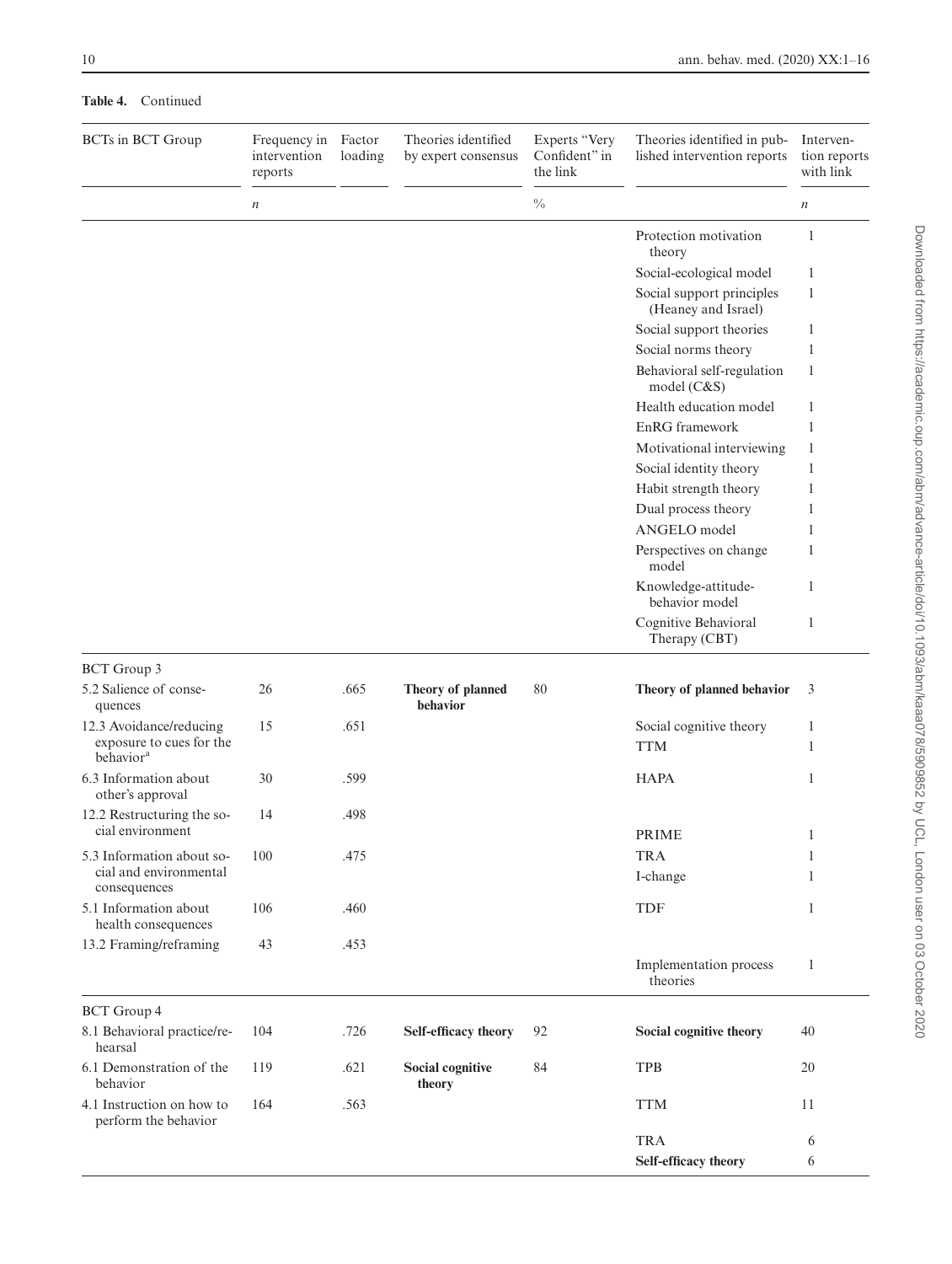**Table 4.** Continued

| <b>BCTs</b> in <b>BCT</b> Group | Frequency in Factor<br>intervention<br>reports | loading | Theories identified<br>by expert consensus | Experts "Very<br>Confident" in<br>the link | Theories identified in pub-<br>lished intervention reports | Interven-<br>tion reports<br>with link |
|---------------------------------|------------------------------------------------|---------|--------------------------------------------|--------------------------------------------|------------------------------------------------------------|----------------------------------------|
|                                 | $\boldsymbol{n}$                               |         |                                            | $\frac{0}{0}$                              |                                                            | $\boldsymbol{n}$                       |
|                                 |                                                |         |                                            |                                            | Health belief model                                        | 5                                      |
|                                 |                                                |         |                                            |                                            | <b>TDF</b>                                                 | 5                                      |
|                                 |                                                |         |                                            |                                            | IMB skills model                                           | 4                                      |
|                                 |                                                |         |                                            |                                            | Social learning theory                                     | 4                                      |
|                                 |                                                |         |                                            |                                            | Self-determination                                         | 4                                      |
|                                 |                                                |         |                                            |                                            | <b>CBT</b>                                                 | 4                                      |
|                                 |                                                |         |                                            |                                            | Self-regulation theory                                     | 3                                      |
|                                 |                                                |         |                                            |                                            | <b>HAPA</b>                                                | 2                                      |
|                                 |                                                |         |                                            |                                            | Control theory                                             | 2                                      |
|                                 |                                                |         |                                            |                                            | $COM-B$                                                    | 2                                      |
|                                 |                                                |         |                                            |                                            | Operant learning theory                                    | 2                                      |
|                                 |                                                |         |                                            |                                            | I-change                                                   | 2                                      |
|                                 |                                                |         |                                            |                                            | Health promotion model                                     | 2                                      |
|                                 |                                                |         |                                            |                                            | <b>PRIME</b>                                               | 1                                      |
|                                 |                                                |         |                                            |                                            | Protection motivation<br>theory                            | 1                                      |
|                                 |                                                |         |                                            |                                            | Health proportion model                                    | $\mathbf{1}$                           |
|                                 |                                                |         |                                            |                                            | Social-ecological model                                    | 1                                      |
|                                 |                                                |         |                                            |                                            | Family-based theoretical<br>framework                      | $\mathbf{1}$                           |
|                                 |                                                |         |                                            |                                            | Social inoculation theory                                  | 1                                      |
|                                 |                                                |         |                                            |                                            | Precaution adaptation<br>process model                     | $\mathbf{1}$                           |
|                                 |                                                |         |                                            |                                            | Precaution adoption                                        | 1                                      |
|                                 |                                                |         |                                            |                                            | Organizational theory                                      | 1                                      |
|                                 |                                                |         |                                            |                                            | Self-management model                                      | $\mathbf{1}$                           |
|                                 |                                                |         |                                            |                                            | Chronic disease<br>self-management model                   | 1                                      |
|                                 |                                                |         |                                            |                                            | Adapted physical activity<br>model                         | 1                                      |
|                                 |                                                |         |                                            |                                            | EnRG framework                                             | 1                                      |
|                                 |                                                |         |                                            |                                            | Motivational interviewing                                  | 1                                      |
|                                 |                                                |         |                                            |                                            | Planning                                                   | 1                                      |
|                                 |                                                |         |                                            |                                            | Habit strength theory                                      | 1                                      |
|                                 |                                                |         |                                            |                                            | Dual process theory                                        | 1                                      |
|                                 |                                                |         |                                            |                                            | ANGELO model                                               | 1                                      |
|                                 |                                                |         |                                            |                                            | Knowledge-attitude-<br>behavior model                      | $\mathbf{1}$                           |
|                                 |                                                |         |                                            |                                            | Elaboration likelihood<br>model                            | 1                                      |
|                                 |                                                |         |                                            |                                            | Frames model                                               | 1                                      |
|                                 |                                                |         |                                            |                                            | Adult learning theory                                      | 1                                      |
|                                 |                                                |         |                                            |                                            | Implementation process<br>theories                         | 1                                      |
|                                 |                                                |         |                                            |                                            | Habit theory                                               | 1                                      |
|                                 |                                                |         |                                            |                                            | Implementation intentions                                  | 1                                      |
|                                 |                                                |         |                                            |                                            | Implementation model                                       | 1                                      |
|                                 |                                                |         |                                            |                                            | Self-control theory                                        | 1                                      |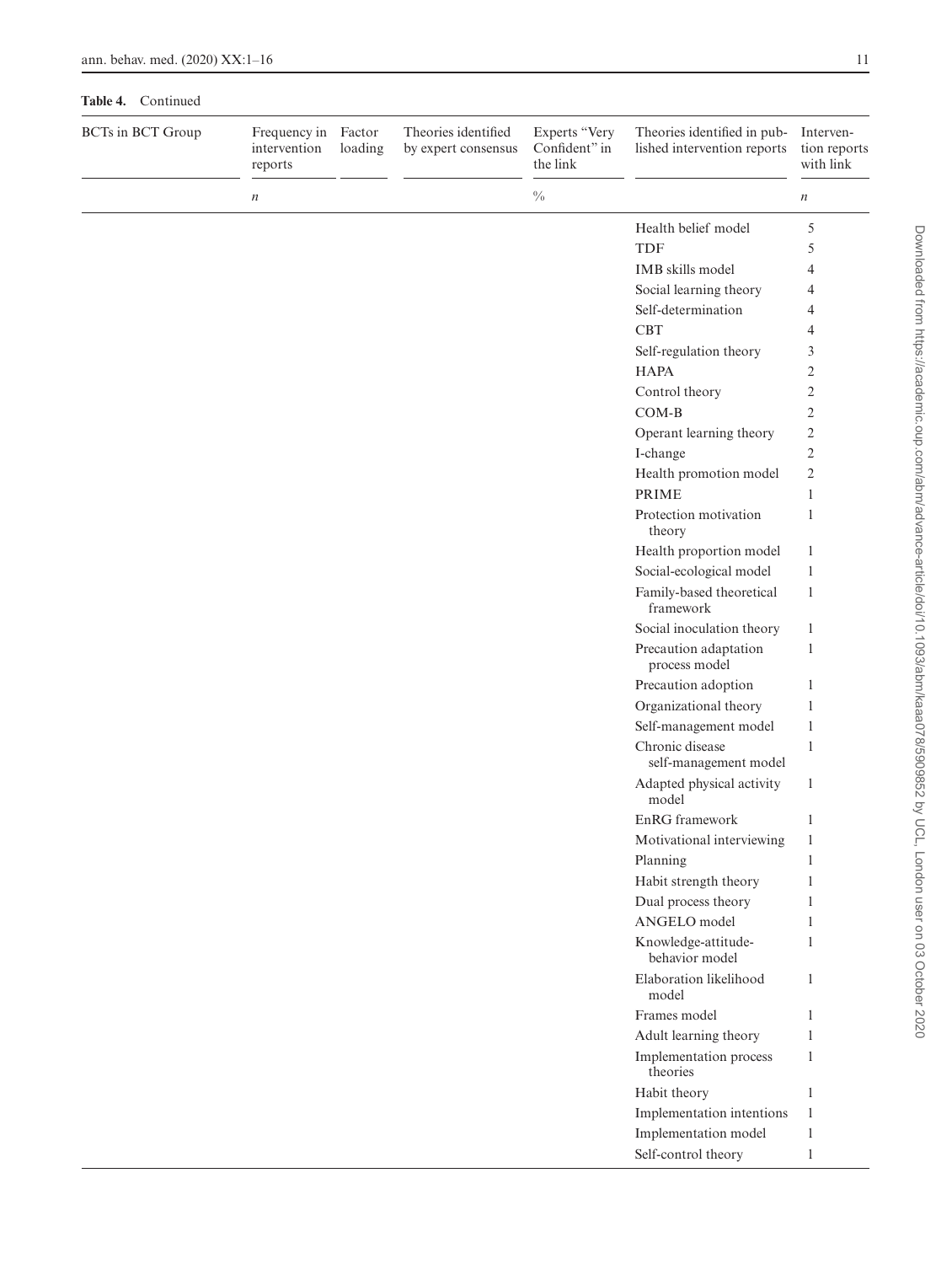### **Table 4.** Continued

| <b>BCTs</b> in <b>BCT</b> Group | Frequency in<br>intervention<br>reports | Factor<br>loading | Theories identified<br>by expert consensus | Experts "Very<br>Confident" in<br>the link | Theories identified in pub-<br>lished intervention reports | Interven-<br>tion reports<br>with link |
|---------------------------------|-----------------------------------------|-------------------|--------------------------------------------|--------------------------------------------|------------------------------------------------------------|----------------------------------------|
|                                 | $\boldsymbol{n}$                        |                   |                                            | $\frac{0}{0}$                              |                                                            | $\boldsymbol{n}$                       |
|                                 |                                         |                   |                                            |                                            | Empowerment theory                                         |                                        |
| BCT Group 5                     |                                         |                   |                                            |                                            |                                                            |                                        |
| 12.6 Body changes               | 14                                      | .834              |                                            |                                            | Social cognitive theory                                    | 4                                      |
| 10.9 Self-reward                | 15                                      | .736              |                                            |                                            | Self-efficacy theory                                       | 3                                      |
| 11.2 Reduce negative emo-       | 28                                      | .509              |                                            |                                            | Self-determination                                         | 2                                      |
| tions                           |                                         |                   |                                            |                                            | <b>TTM</b>                                                 |                                        |
|                                 |                                         |                   |                                            |                                            | <b>PRIME</b>                                               |                                        |
|                                 |                                         |                   |                                            |                                            | Self-management model                                      |                                        |
|                                 |                                         |                   |                                            |                                            | I-change                                                   |                                        |
|                                 |                                         |                   |                                            |                                            | Motivational interviewing                                  |                                        |
|                                 |                                         |                   |                                            |                                            | <b>CBT</b>                                                 |                                        |

Bold type indicates BCT Group–theory links supported by both expert consensus and literature synthesis. a BCT 12.3 also loaded .582 on BCT Group 5.

#### *Consensus exercise outcome*

At the conclusion of the exercise, consensus was reached that experts were "very confident" in a total of five BCT group–theory links (four from Round 2 plus one from Round 4; see [Table 4\)](#page-8-0) and "not at all confident" in a total of 17 links (four from Round 2 plus 13 from Round 4; [Supplementary File 5](http://academic.oup.com/abm/article-lookup/doi/10.1093/abm/kaaa078#supplementary-data)). Some BCT groups were agreed to be linked to more than one theory, but no theory was agreed to be linked to more than one BCT group.

## **Phase 3: Comparison of Expert-Agreed BCT Group– Theory Links With Published Reports**

A total of 177 (64%) of 277 intervention reports contained at least half of the BCTs from one BCT group, including 48 (17%) that reflected more than one BCT group. [Table 3](#page-6-0) shows the number of intervention reports for each BCT group, broken down by the exact number of BCTs included. Of the 177 intervention reports, 168 explicitly stated that intervention development was grounded in a theory. [Table 3](#page-6-0) also shows the number of theory-guided interventions by BCT group. Only these 168 intervention reports were selected to identify BCT group–theory links as reported by authors. [Table 4](#page-8-0) compares the evidence for links between BCT groups and theory based on the theories identified in the consensus exercise and the theories explicitly identified in the intervention reports where the BCTs used reflected a majority of BCTs from one of the five co-occurring groups. For Group 1, experts linked two theories, "Health Action Process Approach" and "Self

Regulation Theory." The comparable links in the literature were not well supported, "Health Action Process Approach" was explicitly stated as the underlying theory in 3 of 25 intervention reports, and "Self-Regulation Theory" was not stated in any of the reports. Experts did not identify any links to theory for Group 2 yet, in the literature, "Social Cognitive Theory" was referenced 17 of 82 times theories were reported in interventions that used a majority of the BCTs in Group 2. In Group 3, which experts linked to "Theory of Planned Behavior," of interventions using a majority of the BCTs from this BCT Group, three authors explicitly reported the same theory. In Group 4, the theories identified by experts, "Social Cognitive Theory" and "Self-Efficacy Theory," were referenced 46 (40 and 6, respectively) of the 152 times theories were mentioned in interventions using a similar set of BCTs. For Group 5, experts did not identify links to a theory, but authors most commonly referred to "Social Cognitive Theory" and "Self-Efficacy Theory" (7 out of 15 reports) in intervention reports that used a majority of the same BCTs as those found in BCT Group 5.

Many of the intervention reports that explicitly reported the use of theory reported use of the same theories despite the set of BCTs used. Interventions that explicitly reported the Transtheoretical Model and Social Cognitive Theory were frequently reported for interventions that used a majority of the BCTs from any of the five BCT groups. Both the Theory of Planned Behavior and the Health Action Process Approach were frequently explicitly reported as underlying interventions that used BCTs similar to BCT Groups 1–4. Self-Determination Theory was frequently reported as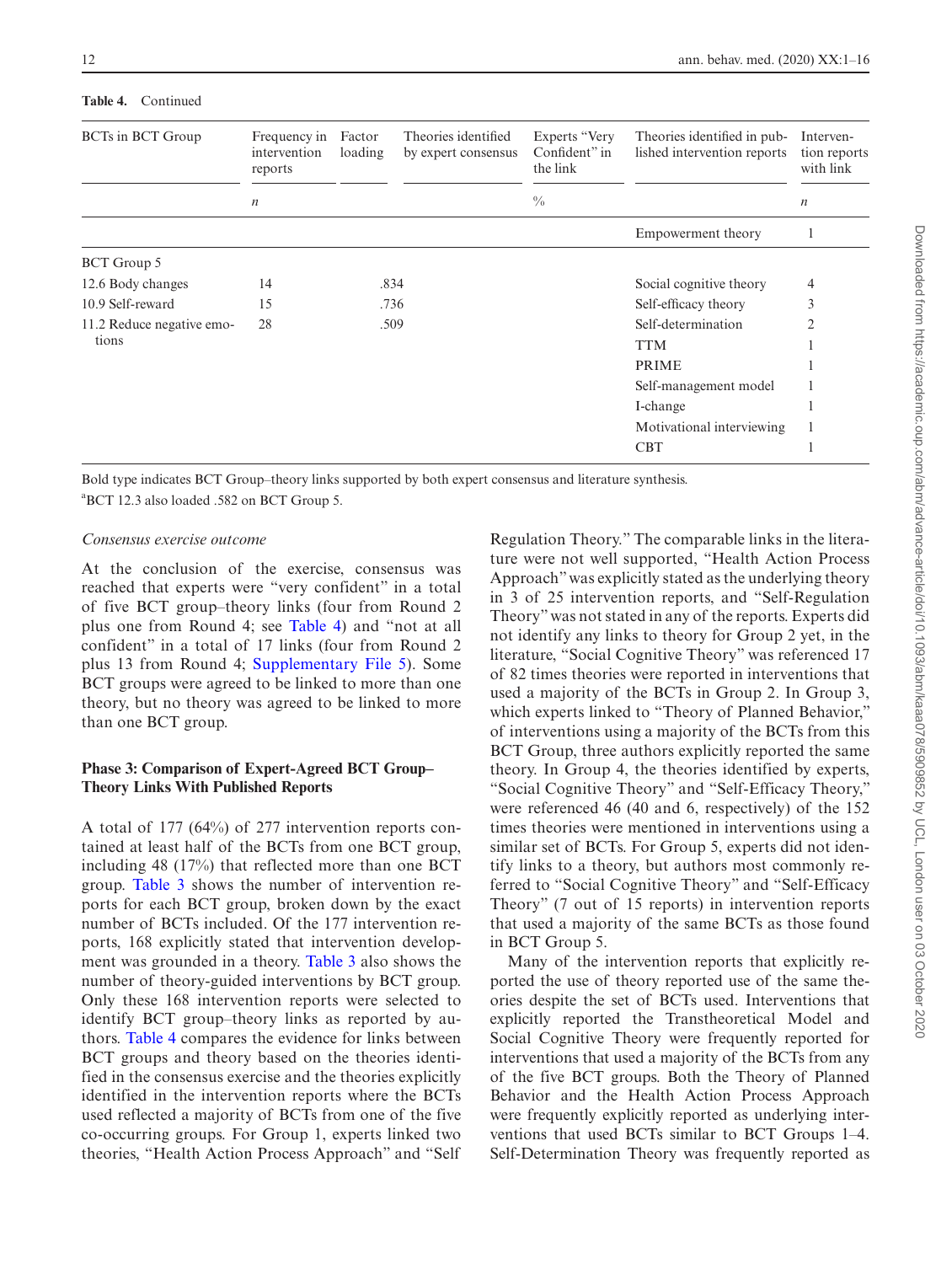underlying interventions that used BCTs similar to four groups—BCT Groups 1, 2, 4, and 5—and Self-Efficacy Theory for three groups—BCT Groups 2, 3, and 5. Based on these findings, we cannot draw conclusions about links between the five BCT groups and theory based on the authors' explicit reports of theory use within individual interventions.

#### **Discussion**

This study sought to identify co-occurring groups of BCTs in behavior change interventions and determine if behavior change theories underlying these groups could be identified. Five distinct groups of co-occurring BCTs were identified across a corpus of 277 intervention reports. This suggests that authors of interventions shared an explanatory model, regardless of whether it was stated explicitly, of which BCTs are perceived to work particularly well when combined. Next, experts reached consensus on a link between three groups of co-occurring BCTs and five theories. In the third phase, we compared the BCT group–theory links agreed by experts to the frequency with which authors reported using the same theories for published intervention descriptions using a set of BCTs that reflected a majority of the BCTs from a BCT group. For four out of the five expert consensus links between BCTs and the theories, several authors had also reported the same theories as a basis for their interventions.

BCT groupings were also reported as part of BCTTv1 based on expert grouping of BCTs with a similar mechanism of action [\[15\]](#page-15-6). It is possible to compare the groups of BCTs found in the current intervention reports with those produced by the BCTTv1 experts. In the current study, the first BCT group contained 13 BCTs, seven of which also belong to the BCTTv1 cluster "Goals and Planning" [\[15](#page-15-6)] linked by experts to two theories, "Health Action Process Approach" and "Self-Regulation Theory," which involve goals and planning. Although only three authors explicitly made a similar link, most theories that authors did mention were broadly social cognition theories that include the identification of goals or intentions. BCT Group 3 included seven BCTs directed at changing behavioral and normative beliefs, three of which belong to the BCTTv1 grouping "Natural Consequences" and two of which belong to the BCTTv1 grouping "Antecedents"; this group was linked by both experts and intervention report authors to the "Theory of Planned Behavior." BCT Group 4 contained BCTs that prompt instruction, demonstration, and practice of a desired behavior and all emphasize modeling, skill practice, and development. The experts and several intervention reports linked this group of BCTs to "Social Cognitive Theory" and "Self Efficacy Theory, two theories that have much in common.

BCT Group 4 was also linked to the "Theory of Planned Behavior" by a sizable number of intervention authors, which could reflect a focus on specific overlapping theoretical constructs like perceived behavioral control (Theory of Planned Behavior) and self-efficacy (Social Cognitive Theory and Self-Efficacy Theory).

We found that experts can agree on theories underlying a group of BCTs and the theories experts identified were explicitly reported within intervention reports using a similar group of BCTs. However, two BCT groups from the factor analysis did not fit any of the vast number of possible theories, suggesting an underlying intuitive rather than formal model of the process of change. Furthermore, the observed grouping of BCTs did not reliably indicate the authors' stated theorizing within the intervention reports. This could be due to factors such as suboptimal use of theory in intervention design, including post hoc labeling of intervention technique groupings with theory, repeated testing of ideas rooted in common sense rather than theory, or incomplete intervention content reporting obscuring the association.

It has not been possible to draw strong conclusions in the current study, but it does point to issues in this field. As argued earlier, theory is increasingly being recommended for use in intervention development and evaluation. In the current study, 64% of authors stated the theory (or theories) on which their intervention was based—suggesting that intervention authors are indeed referencing theories as they develop interventions. However, the results cannot speak to the precision or accuracy with which theoretical principles and intervention techniques are linked. In future, researchers might benefit from adopting tools such as the Theory Coding Scheme [\[30](#page-15-21)] to evaluate and report their use of theory. Second, even experienced behavior change intervention experts did not feel "expert" in using this range of theories, possibly contributing to some of the lack of certainty about links with BCT groups. The plethora of theories available in the literature may also be a source of confusion for intervention developers. The discussion among experts during the current study echoed a concern about the abundance of theories, which emphasizes the potential for confusion among less experienced intervention developers. Some method of reducing the number of theories, rather than expanding this number without strong reasoning, might be helpful in developing a coherent approach to theory use for intervention development more broadly. One such approach is the application of an ontological modeling system to integrate a large corpus of theories of behavior change [\[31](#page-15-22)].

A previous attempt to aggregate and specify theories used in behavior change interventions identified 83 theories with over 1,700 theoretical constructs; it is clear that this may leave intervention developers with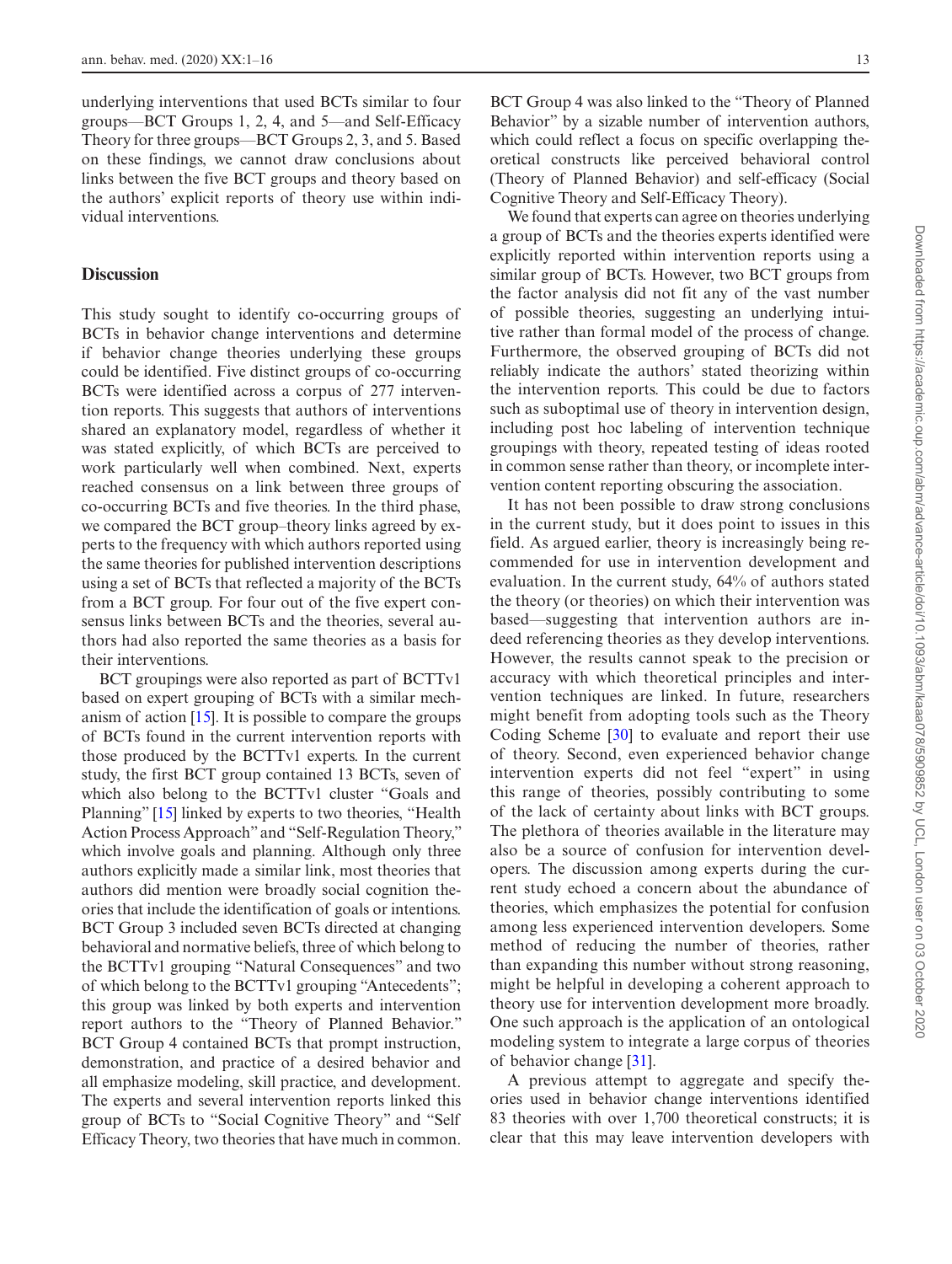an unmanageable range of possible mechanisms of change to target in interventions [[25\]](#page-15-16). Earlier studies in the current program of research examined the links between BCTs and mechanisms of action [\[12](#page-15-3), [22](#page-15-13), [23](#page-15-14), [32](#page-15-23)] in order to assist intervention developers in their choice of BCTs and found support for 92 possible links between them [\[32](#page-15-23)]. The current study takes this one step further, moving to formal theories and from individual BCTs to groups of co-occurring BCTs.

It has been argued that the lack of an overarching theoretical framework prevents replicability and, therefore, cumulative science on behavioral topics [\[3](#page-14-3)]. With over 70 overlapping theories referenced in 277 published intervention reports, we appear some way distant from such a framework [\[19](#page-15-10)]. While interventions frequently use similar content, and similar theories are frequently reported as informing interventions, there does not appear to be coherence between the techniques frequently used as a group and the theories informing these groups of techniques. It is also not clear whether intervention reports using the same theory apply similar BCTs. We have examined whether co-occurring BCTs link to a recognizable theory; we have not examined whether authors proposing the same theory have used similar BCTs. Earlier stages of this program of research identified links between BCTs and theoretical constructs [[12,](#page-15-3) [22](#page-15-13), [32](#page-15-23)]; identifying theoretical constructs within theories provides a basis for proposing how BCTs might be combined in interventions based on a particular theory [\[31](#page-15-22)]. The potential to develop an overarching theoretical framework based on existing theories has increased with an ontology-based modeling system developed for representing behavior change theories, with the successful representation of 77 theories both in diagrams and a computer-readable format as a searchable database [[31\]](#page-15-22).

#### **Limitations**

The BCT groups evaluated in this study were restricted to those BCTs identified as co-occurring within 277 behavior change interventions, these BCT groups could represent only a subset of possible groups of BCTs that might co-occur across all behavior change interventions. Further, the BCT groups may be more indicative of recent and/or "popular" trends in behavioral theory research given the representation of more recent papers in the current data set. The results of the factor analysis suggested possible alternative numbers of factors with an acceptable model fit, and we chose the factor solution with the fewest number of cross-loading BCTs. Selecting a parsimonious factor solution may have had an impact on the findings and

a different factor solution may have yielded different results. However, given that the one BCT that crossloaded onto another factor was also one of the two BCTs, which more than one expert agreed to drop from a BCT group, (BCT 12.3), the extent to which a different factor solution would have produced better results seems limited. Furthermore, the examination of alternative factor solutions with acceptable model fit suggested solutions that made less conceptual sense; this could be related to the overlap across behavior change theories.

Other factors that may limit the findings concern the conduct of the consensus exercise. The 25 experts who rated links between the BCT groups and theories predominantly work in the health psychology field and, possibly, a larger number of experts and/or different recruitment strategies would have yielded different experts and ultimately different findings. However, these experts were able to reach a satisfactory level of consensus. Experts were given a three-point rating scale to assess the link between BCT groups and theory, with an "Uncertain/Don"t Know" midpoint. It is possible that providing separate response options for "uncertain" and "do not know" might have permitted greater coherence among the experts. Furthermore, experts may have linked BCT groups to theory using a "best fit" approach, which may be inexact compared to linking BCT groups at the construct level. However, this limitation should be softened by experts' option to add or remove BCTs from the BCT group to improve the link with a specified theory. Nevertheless, given the experts' lack of confidence in their ratings and the limitations of exploratory factor analyses, further investigation of the current research questions is warranted.

#### **Future Directions**

Additional research should examine these and other groups of BCTs that co-occur across a broader range of behavior change interventions and whether the groups of BCTs that co-occur across interventions differ by intervention mode of delivery (e.g., in-person vs. digital interventions) or by behavior domain (e.g., smoking vs. diet). The results of this study could be compared to previous work by examining the individual BCTs within a BCT group, which were previously linked individually to mechanisms of action [\[22,](#page-15-13) [33\]](#page-15-24), to determine the extent to which the linked mechanisms of action are theoretical constructs present within the behavior change theory that experts and the literature linked to a given BCT group. The factor analyses used to group BCTs were exploratory and further research is needed to ascertain whether these or other groupings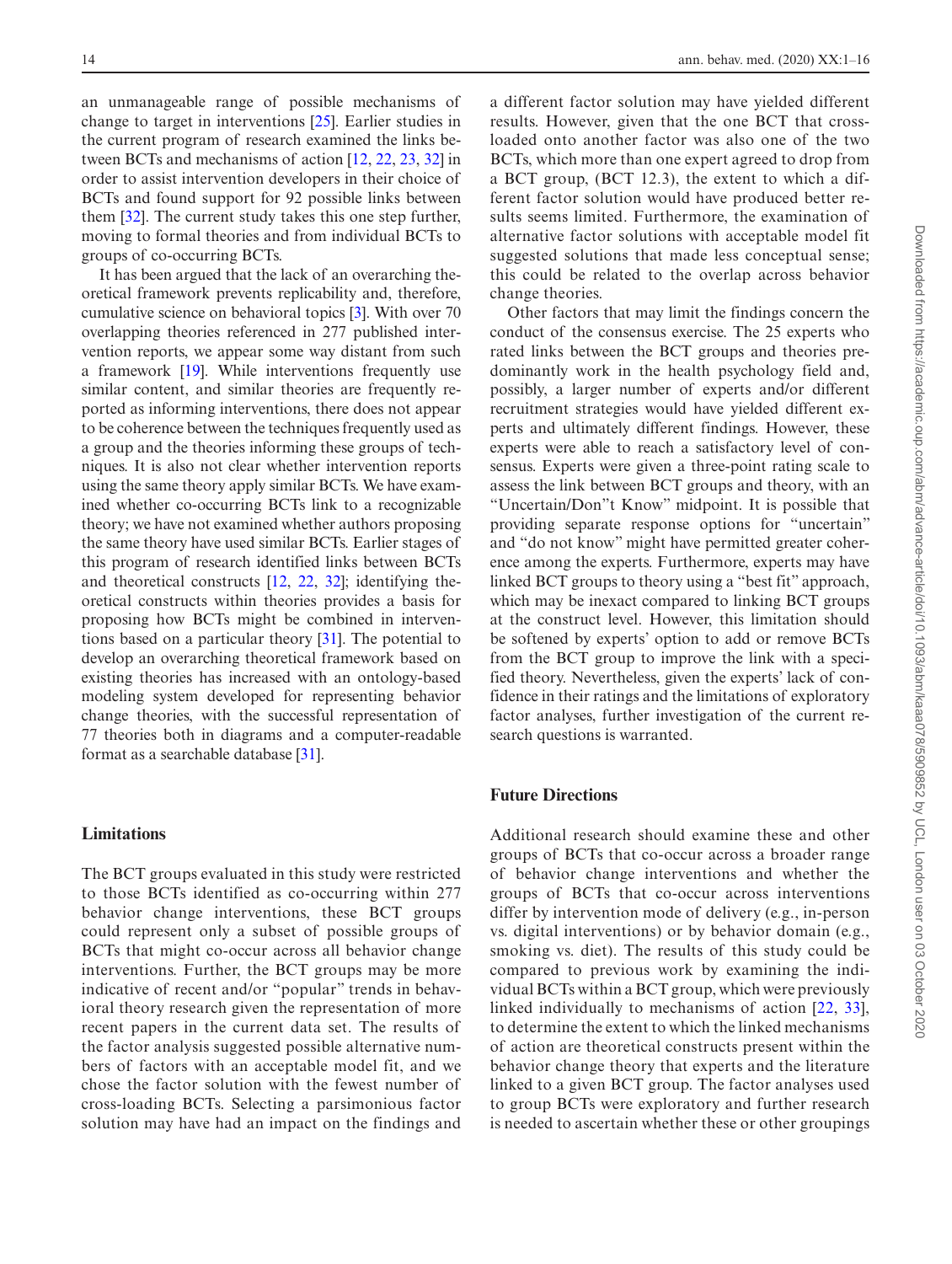of BCTs are commonly found in the literature. The experts reported low confidence in their use of theory and further evidence is needed about the links between BCT groups and theory, perhaps restricting the range of theories and ensuring confident expertise in at least some of the more commonly cited theories. Future research might also consider replicating these findings within different intervention reports and/or with different approaches to examining whether there are converging results. Further synthesis of existing behavior change interventions will produce incremental evidence to advance the science of behavior change, with an eye toward a more encompassing theoretical change framework that maps to BCTs.

## **Conclusions**

The findings from this study indicate that BCTs are reliably grouped in behavior change interventions and experts can reach a systematically drawn consensus about the correspondence between groups of BCTs and behavior change theories. The findings demonstrate a potentially shared theorizing about how BCTs may work together in interventions and how this shared theorizing may be driven by behavior change theory, whether this theory was agreed by experts, stated by multiple interventions, and, in some cases, both. This information can inform intervention development and synthesis by improving systematic thinking about interventions, including a means to evaluate whether the use of specific BCT groups is associated with significant outcomes. Improving clarity on how behavior change theories inform the authors' selection of groups of BCTs to use in an intervention has the potential to provide a framework for specifying how interventions have their effects and, in turn, the evaluation of those predictions. Additionally, these results can be used in conjunction with results from this program of research to examine how BCTs frequently used together in an intervention have been individually linked to mechanisms of action. The evidence from this type of work will inform efforts to advance intervention design and behavioral theory.

### **Supplementary Material**

Supplementary material is available at *Annals of Behavioral Medicine* online.

**Acknowledgments:** We would like to express our gratitude to all of the experts in behavior change theory and interventions who committed their time and offered their expertise to participate in this study. We are also grateful to all of the authors who made explicit reference to the behavior change theories underlying their interventions. Further, we would like to give a special thanks to Holly Walton for her assistance in preparing the study data and coding many of the intervention reports included in the literature synthesis (Carey et al. [\[12\]](#page-15-3))

**Funding:** This research is funded by UK Medical Research Council grant number MR/L011115/1. Support for the preparation of this manuscript was also funded by the National Institutes of Health, grant numbers T32 HL076134 and U54GM115677. The content is solely the responsibility of the authors and does not necessarily represent the official views of the National Institutes of Health.

#### **Compliance with Ethical Standards**

**Authors' Statement of Conflict of Interest and Adherence to Ethical Standards** Authors L.C.B., S.M., M.d.B., A.J.R., M.P.K., H.N.K.G., R.N.C., J.H., and M.J. declare that they have no conflicts of interest. S.M. is the Director of the Centre for Behaviour Change, University College London, which has received funds from industry and government agencies. All authors declare no conflicts of interest with the organization that sponsored the research.

**Authors' Contributions** S.M. (PI), M.J., A.J.R., M.d.B., and M.P.K. were the grant holders, developing the idea for the research and providing oversight for the study throughout. L.C.B., R.N.C., and H.N.K.G. conducted the expert consensus study, L.C.B. conducted the data analyses for this manuscript. All authors commented on and approved the final manuscript.

**Ethical Approval** The research outlined in this protocol paper has been approved by the University College London Research Ethics Committee (ID 6056/001). All procedures performed in the studies were conducted in accordance with the ethical standards of this committee.

**Informed Consent** Informed consent was obtained from all of the individual participants in the expert consensus study.

#### **References**

- <span id="page-14-0"></span>1. Hoffmann TC, Glasziou PP, Boutron I, et al. Better reporting of interventions: Template for intervention description and replication (TIDieR) checklist and guide. *BMJ*. 2014;348:g1687.
- 2. Moore GF, Audrey S, Barker M, et al. Process evaluation of complex interventions: Medical Research Council guidance. *BMJ.* 2015;350:h1258.
- <span id="page-14-3"></span>3. Muthukrishna M, Henrich J. A problem in theory. *Nat Hum Behav.* 2019;3:221–229.
- 4. National Institute for Health and Care Excellence (NICE). *Behaviour Change: Individual approaches*. 2014;49. Available at [http://guidance.nice.org.uk/ph49](http://guidance.nice.org.uk/ph49﻿).
- 5. Kelly MP, Moore TA. Methodological, theoretical, infrastructural, and design issues in conducting good outcome studies. *Res Soc Work Pract.* 2011;21:644–653.
- <span id="page-14-1"></span>6. Kelly M, Morgan A, Ellis S, Younger T, Huntley J, Swann C. Evidence based public health: A review of the experience of the National Institute of Health and Clinical Excellence (NICE) of developing public health guidance in England. *Soc Sci Med.* 2010;71:1056–1062.
- <span id="page-14-2"></span>7. Prestwich A, Sniehotta FF, Whittington C, Dombrowski SU, Rogers L, Michie S. Does theory influence the effectiveness of